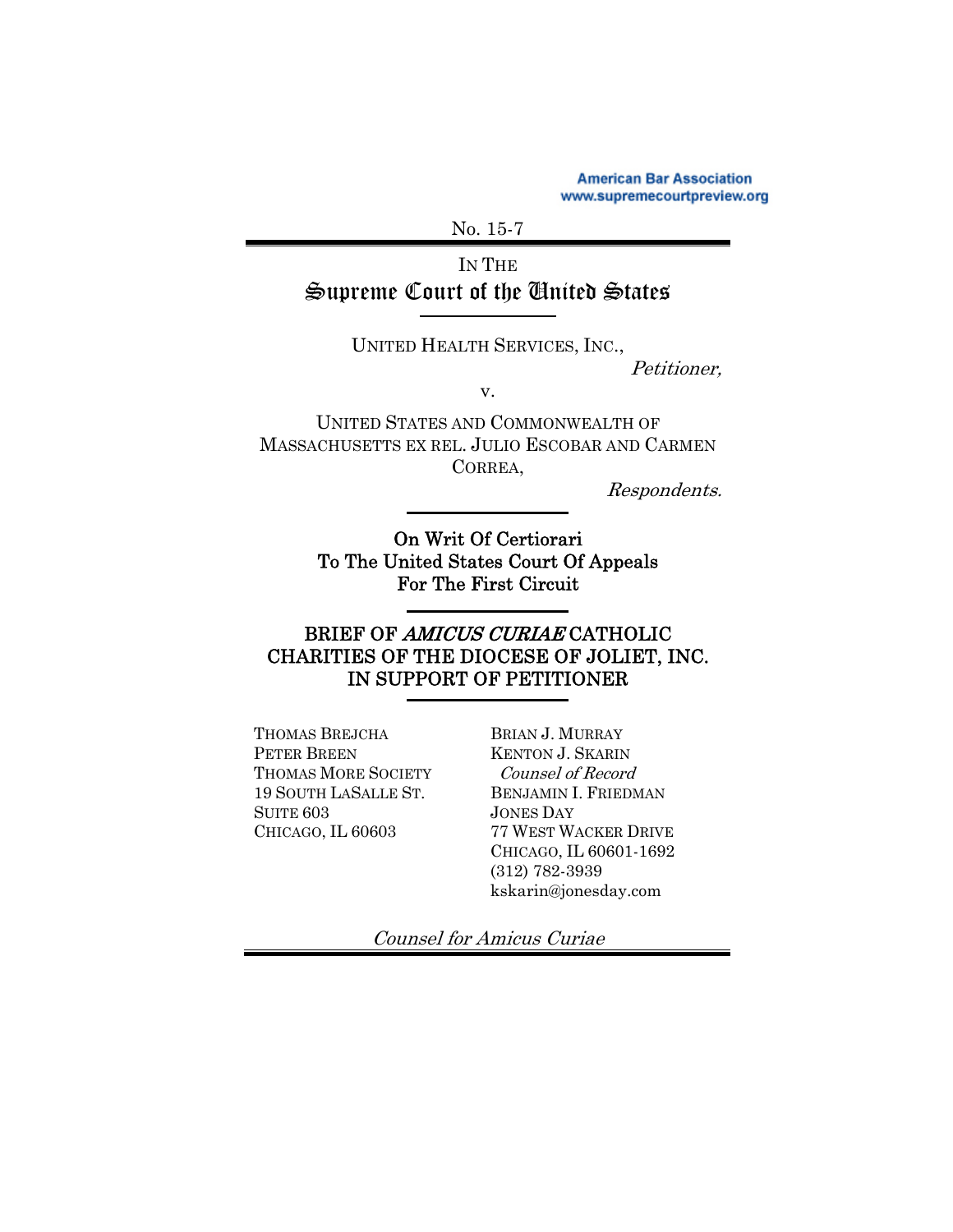### TABLE OF CONTENTS

|         |                                                                                 |                                                                                                                                                             | Page |
|---------|---------------------------------------------------------------------------------|-------------------------------------------------------------------------------------------------------------------------------------------------------------|------|
|         |                                                                                 | INTERESTS OF THE AMICUS CURIAE 1                                                                                                                            |      |
|         |                                                                                 |                                                                                                                                                             |      |
|         |                                                                                 |                                                                                                                                                             |      |
| I.      | THE COURT'S FCA "FALSITY"<br>DEFINITION WILL IMPACT<br>ANALOGOUS LAWS IN ALMOST |                                                                                                                                                             |      |
|         | $\mathbf{A}$                                                                    | Forty-two states, the District of<br>Columbia, and several large<br>municipalities presently have                                                           |      |
|         | B.                                                                              | Courts interpreting these state<br>FCA laws follow federal FCA                                                                                              |      |
| $\Pi$ . |                                                                                 | THE ILLINOIS STATE FCA SUIT<br>AGAINST CATHOLIC CHARITIES<br><b>ILLUSTRATES THE IMPACT OF</b><br>APPLYING AN IMPLIED FALSE<br>CERTIFICATION THEORY TO STATE |      |
|         |                                                                                 |                                                                                                                                                             |      |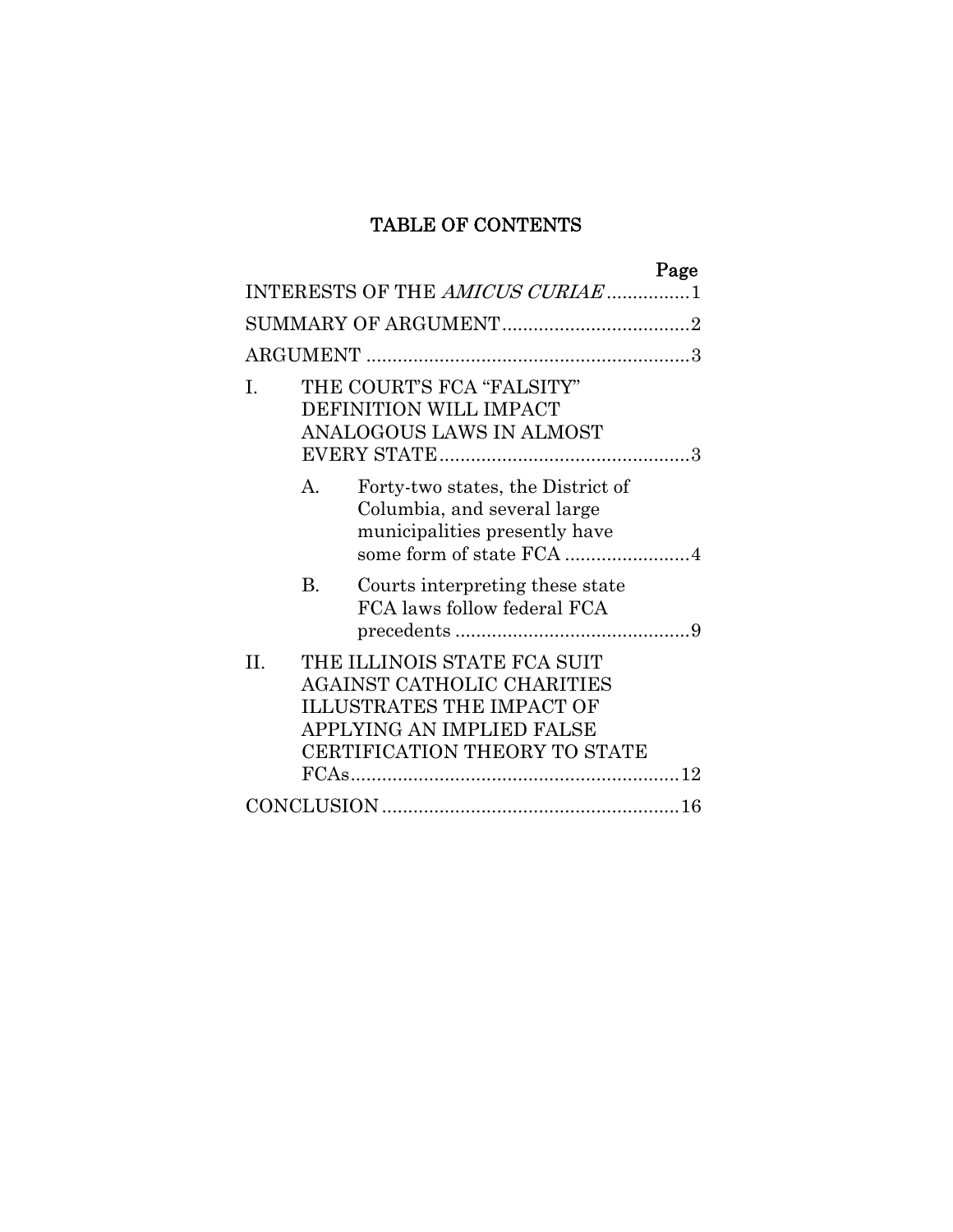# Page(s)

### **CASES**

| Aristotle P. v. Johnson,                                                                                                                                 |
|----------------------------------------------------------------------------------------------------------------------------------------------------------|
| Cade v. Progressive Cmty. Healthcare,<br>Inc., No. 1:09-cv-3522-WSD, 2011 WL                                                                             |
| Furlong v. Gardner,                                                                                                                                      |
| In re Miss. Medicaid Pharm. Average<br>Wholesale Price Litig., So. 3d __,<br>No. 2012-CA-01610-SCT, 2015 WL                                              |
| Klaassen v. Univ. of Kan. Sch. of Med.,                                                                                                                  |
| Lewis v. City of Alexandria,                                                                                                                             |
| New York v. Amgen,                                                                                                                                       |
| Olson v. Fairview Health Servs. of<br><i>Minn.</i> , No. 13-2607, 2015 WL<br>1189823 (D. Minn. Mar. 16, 2015)<br><i>appeal docketed</i> No. 15-1780 (8th |
| Payne v. District of Columbia,                                                                                                                           |
| Ping Chen ex rel. United States v.<br><i>EMSL Analytical, Inc.,</i><br>966 F. Supp. 2d 282 (S.D.N.Y. 2013)  11                                           |
| Scannell v. Att'y Gen.,                                                                                                                                  |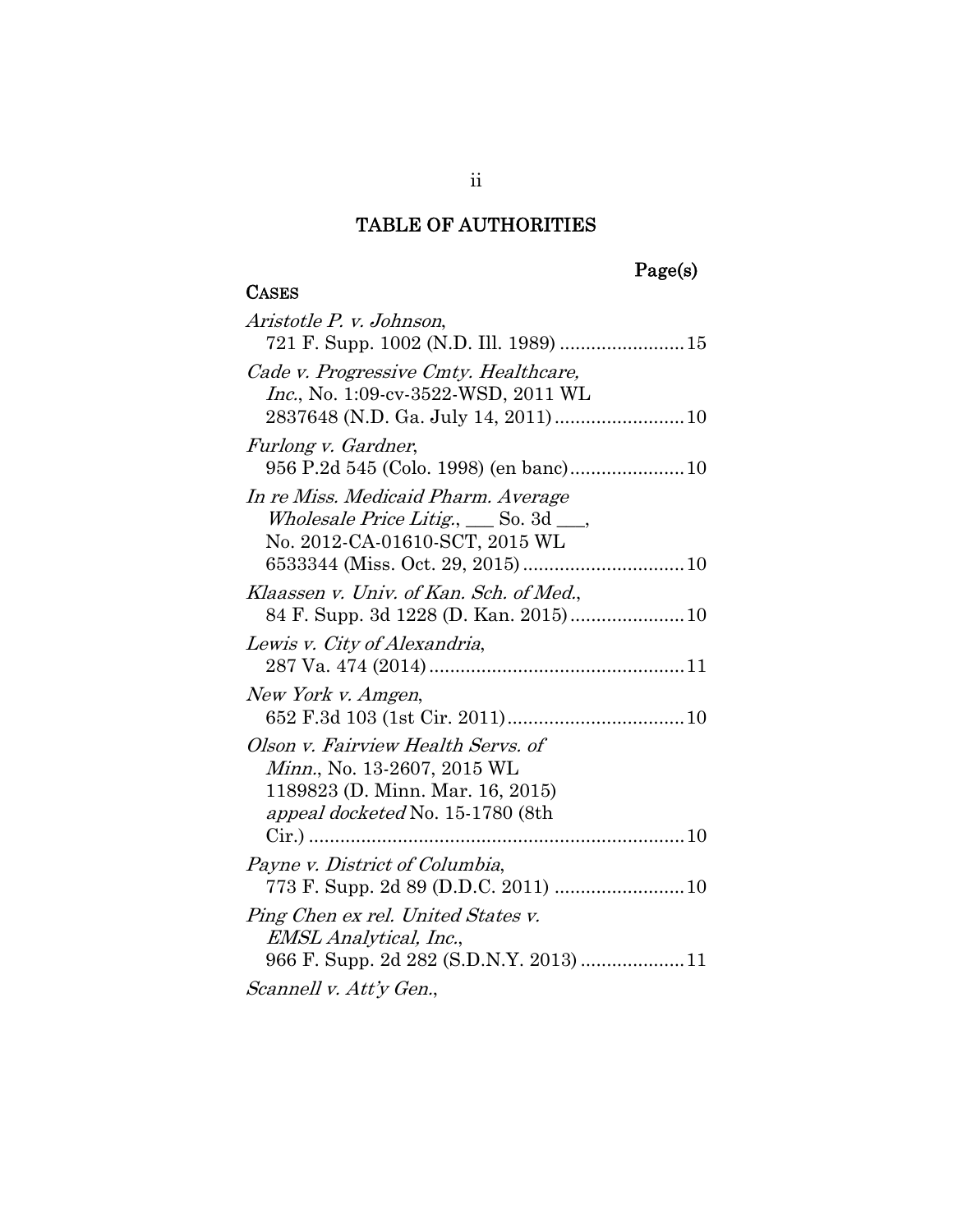### (continued)

Page(s)

| Simonian v. Univ. & Cmty. Coll. Sys. of     |
|---------------------------------------------|
|                                             |
| State v. Altus Finance, S.A.,               |
|                                             |
| <i>State v. Apotex,</i>                     |
|                                             |
| Thomas v. EmCare, Inc.,                     |
| No. 4:14-cv-00130-SEB, 2015 WL              |
|                                             |
| United States ex rel. Absher v.             |
| Momence Meadows Nursing Ctr.,               |
|                                             |
| United States ex rel. Bartz v. Ortho-       |
| McNeil Pharm., Inc.,                        |
| 856 F. Supp. 2d 253 (D. Mass. 2012)  10, 11 |
| United States ex rel. Bierman v.            |
| Orthofix Int'l, N.V.,                       |
| F. Supp. 3d $\_\_\_\$ , No. 05-10557-       |
| RWZ, 2015 WL 4197551 (D. Mass.              |
|                                             |
| United States ex rel Bogart v. King         |
| Pharm.,                                     |
|                                             |
| United States ex rel. Heater v. Holy        |
| Cross Hosp., Inc.,                          |
|                                             |

iii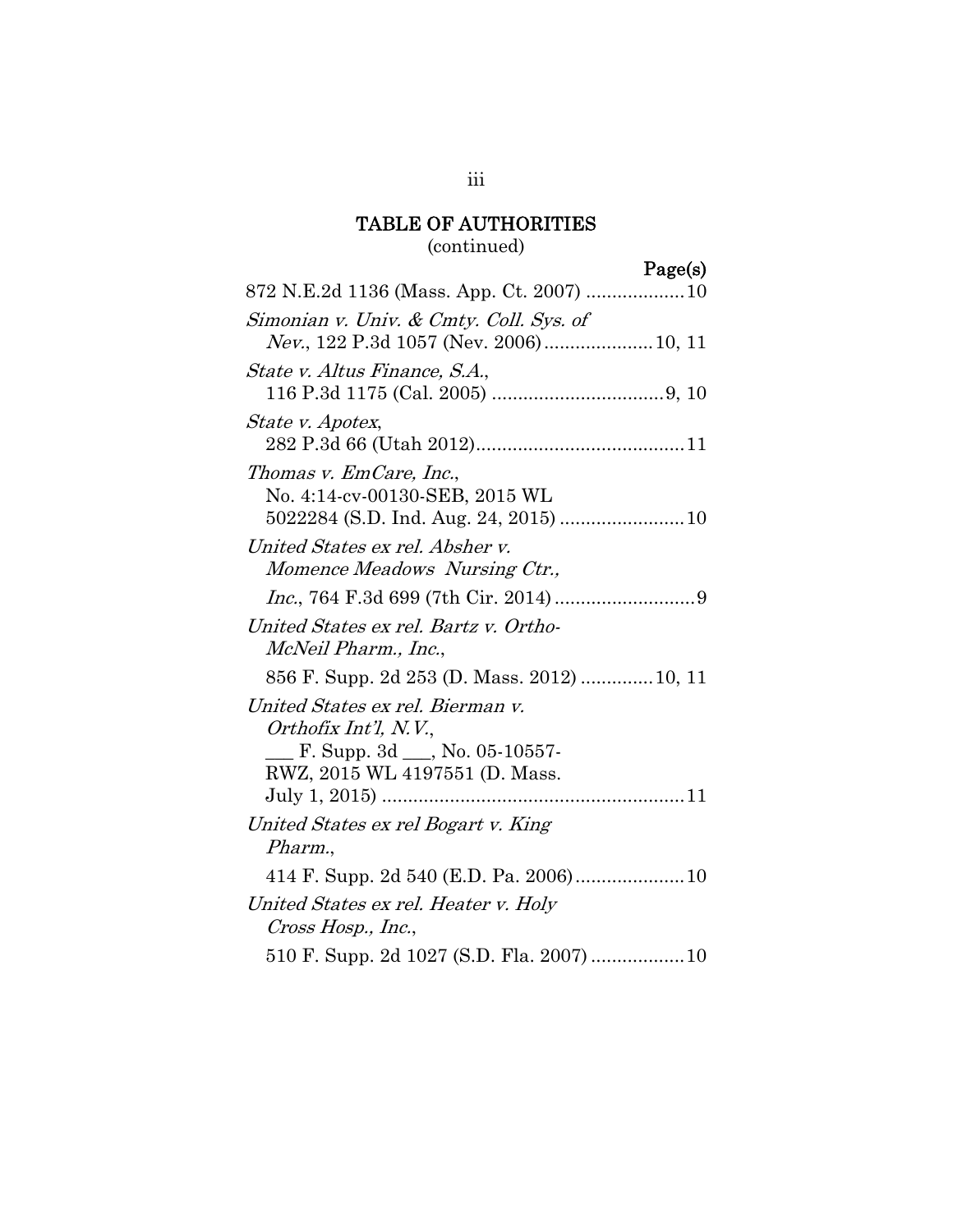### (continued)

Page(s)

| United States ex rel. Humphrey v.       |
|-----------------------------------------|
| Franklin-Williamson Human Servs.,       |
| Inc.,                                   |
|                                         |
| United States ex rel. Nudelman v. Int'l |
| Rehabilitation Assocs., Inc.,           |
| No. 00-1837, 2006 WL 925035             |
|                                         |
| United States ex rel. Pervez v. Beth    |
| <i>Israel Med. Ctr.,</i>                |
| 736 F. Supp. 2d 804 (S.D.N.Y. 2010) 11  |
| United States ex rel. Thayer v. Planned |
| Parenthood of the Heartland,            |
|                                         |
| United States ex rel. Woodruff v. Haw.  |
| Pac. Health,                            |
|                                         |
| United States v. Bon Secours Cottage    |
| Health Servs.,                          |
|                                         |
| United States v. Planned Parenthood,    |
|                                         |
| United States v. Sanford-Brown, Ltd.,   |
| 788 F.3d 696 (7th Cir. 2015)  15, 16    |
| <b>STATUTES</b>                         |
| Deficit Reduction Act of 2005,          |
| Pub. L. No. 109-171, 120 Stat. 4        |

(2005), codified at 42 U.S.C. § 1396h .............. 6, 7, 8

iv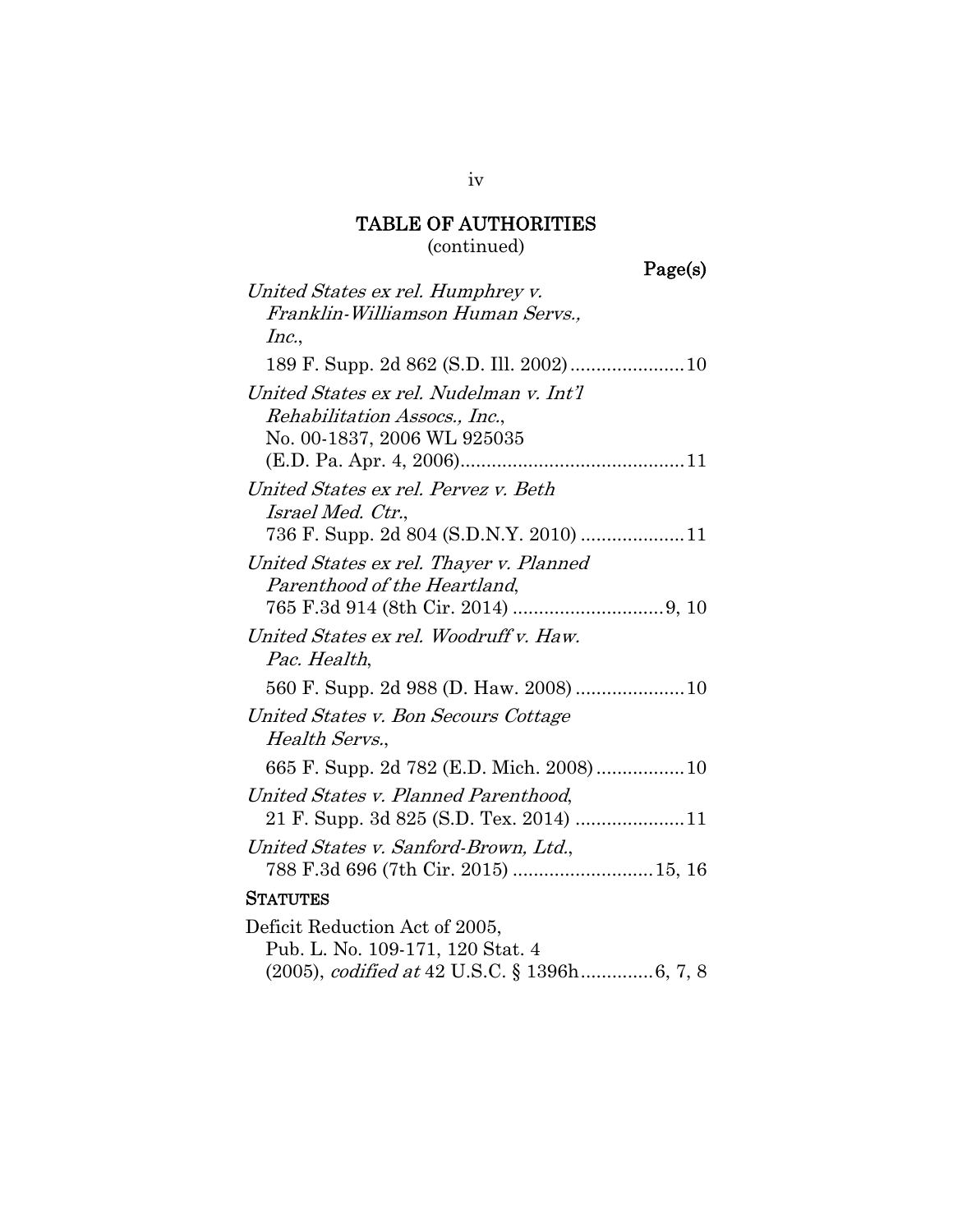# (continued)

| Dodd-Frank Wall Street Reform and           |
|---------------------------------------------|
| Consumer Protection Act,                    |
| Pub. L. No. 111-203, 124 Stat. 1376         |
|                                             |
| False Claims Act,                           |
|                                             |
| Fraud Enforcement and Recovery Act,         |
| Pub. L. No. 111-21, 123 Stat. 1617          |
|                                             |
| Patient Protection and Affordable Care      |
| Act, Pub. L. No. 111-148,                   |
|                                             |
| Act of June 13, 2011, §§ 153-159,           |
| Pub. Act No. 11-44, 2011 Conn. Acts         |
|                                             |
| Act of June 21, 2011, § 119, Pub. Act       |
| No. 11-61, 2011 Conn. Acts 61               |
|                                             |
|                                             |
| Allegheny Cnty. Ordinance § 485-1 <i>et</i> |
|                                             |
|                                             |
|                                             |
|                                             |
|                                             |
| Chicago, Ill. Mun. Code § 1-21-010 et       |
|                                             |
|                                             |
|                                             |

v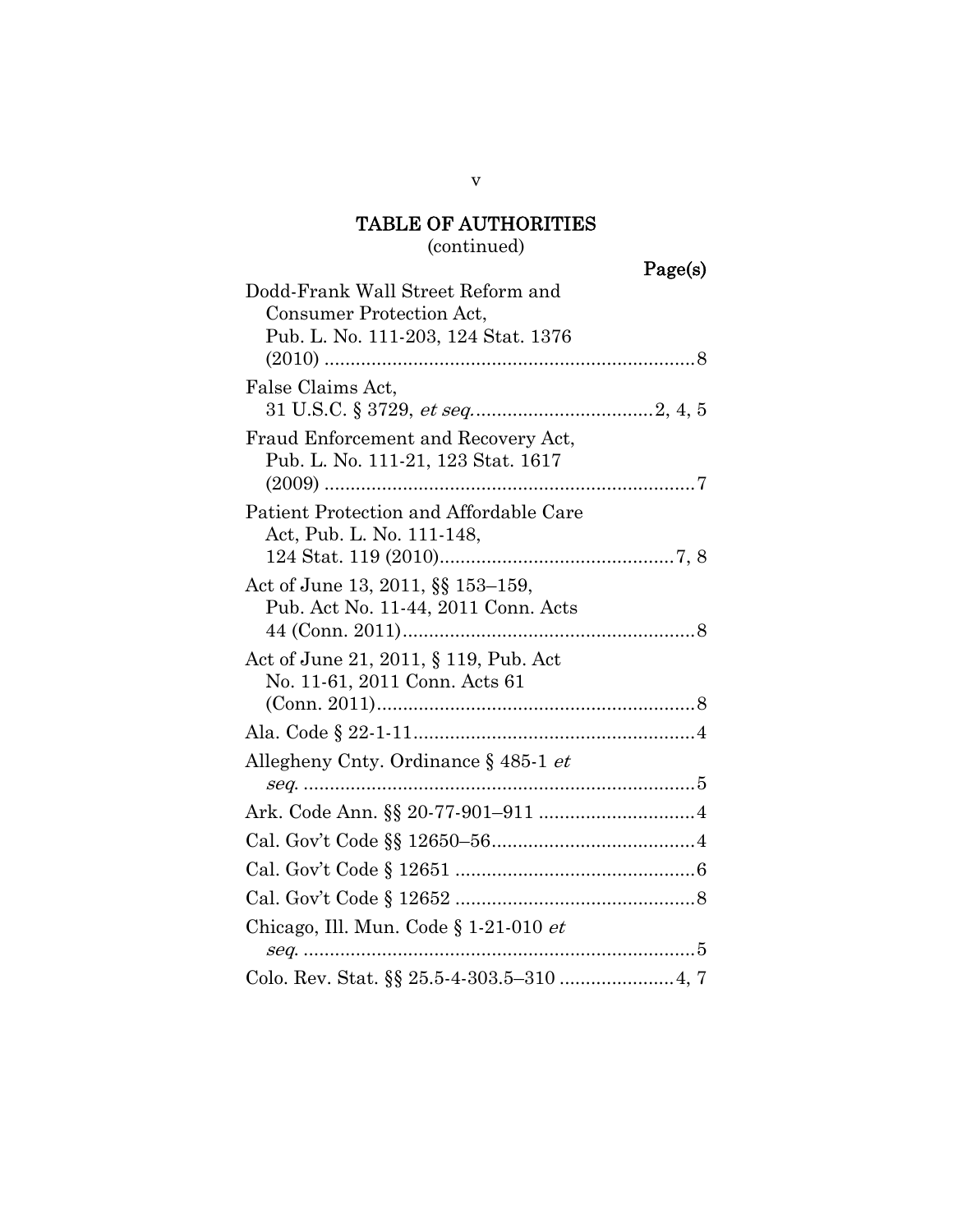### (continued)

Page(s)

| Illinois Child Family Services Act,                                   |
|-----------------------------------------------------------------------|
| Illinois False Claims Act,                                            |
| 740 Ill. Comp. Stat. Ann. § 175/1, et                                 |
| Illinois Foster Parent Law,<br>20 Ill. Comp. Stat. Ann. § 520/1-15 14 |
| Illinois Juvenile Court Act,<br>705 Ill. Comp. Stat. Ann. 405/1-3  15 |
|                                                                       |

vi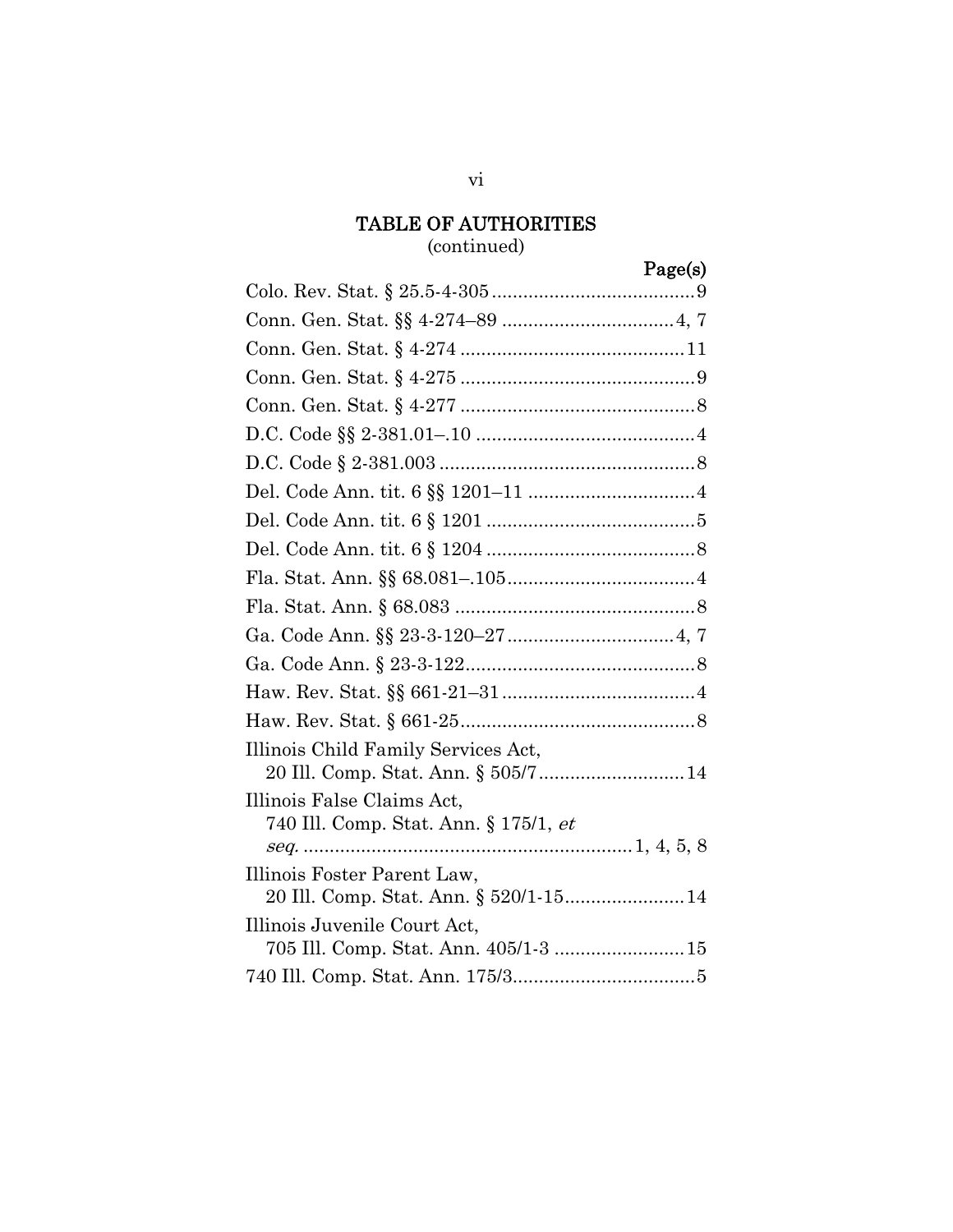# (continued)

Page(s)

| Md. Code Ann. Health-Gen. §§ 2-601–11 4, 7 |
|--------------------------------------------|
|                                            |
|                                            |
|                                            |
| Miami-Dade Cnty. Ordinance § 21-255        |
|                                            |
|                                            |
|                                            |
|                                            |
|                                            |
|                                            |
|                                            |
|                                            |

vii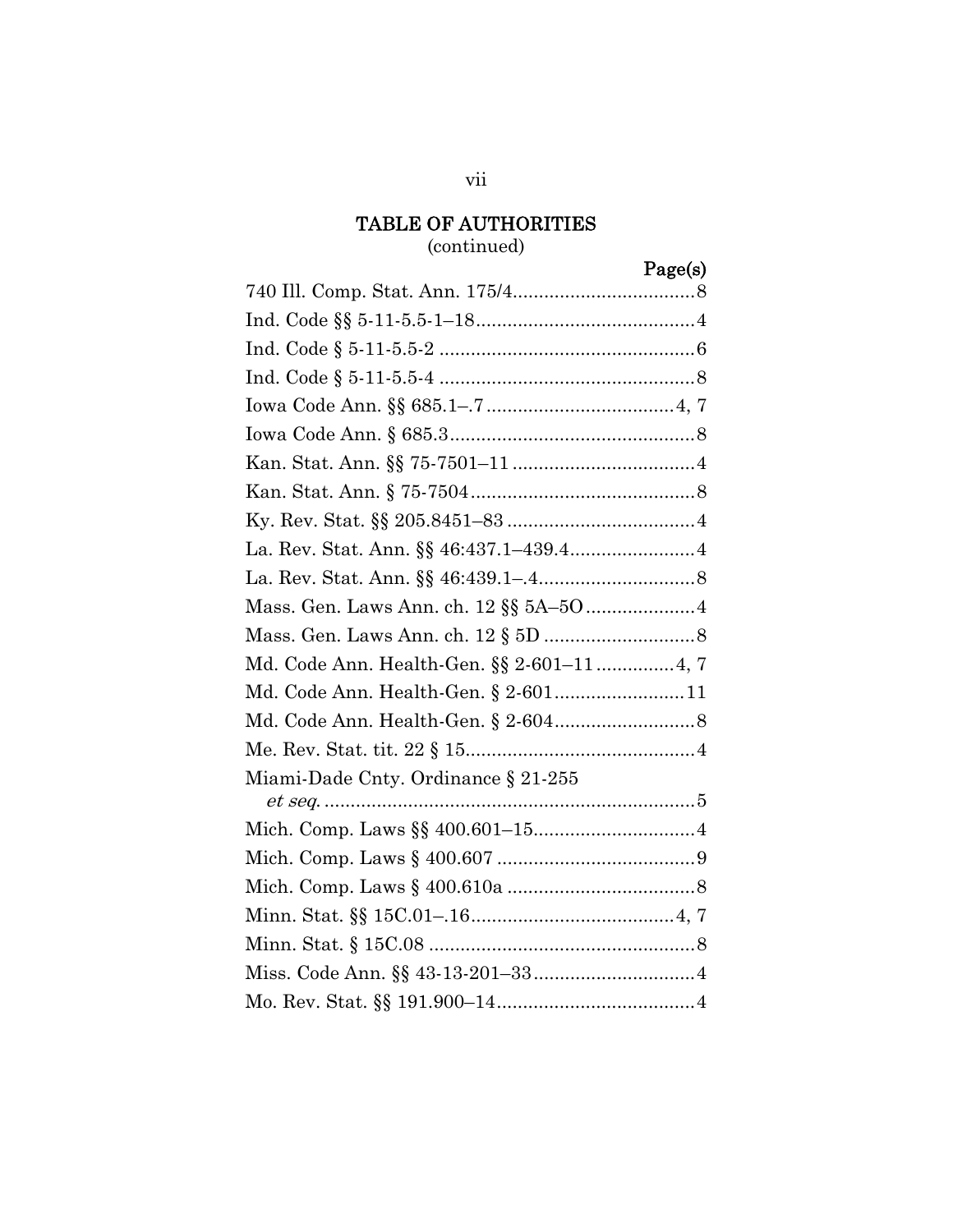### (continued)

# Page(s)

| 62 Penn. Cons. Stat. Ann. §§ 1401-18  4, 5 |
|--------------------------------------------|
|                                            |
|                                            |

#### viii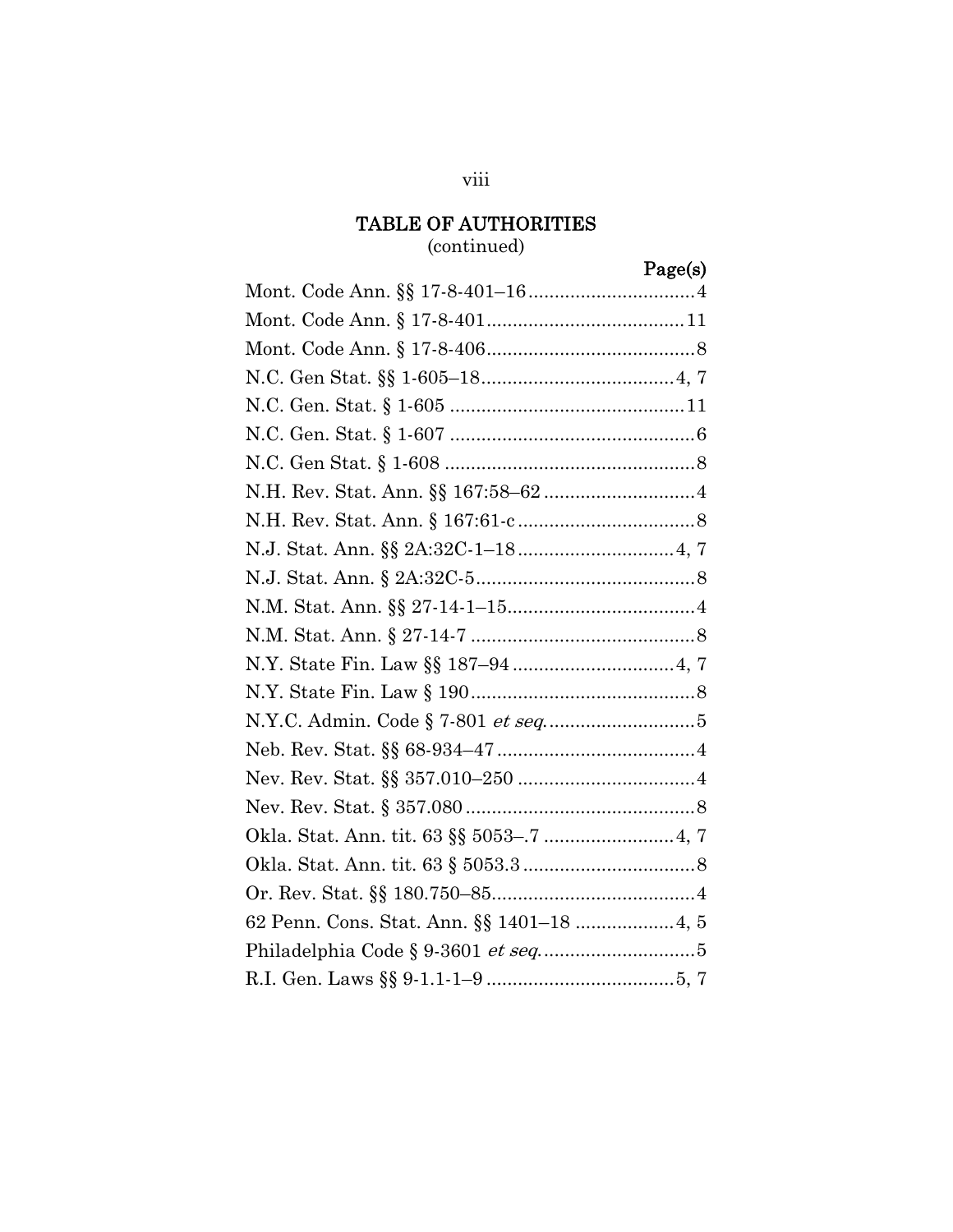ix

# (continued)

# Page(s)

| San Francisco Admin. Code § 6.80 <i>et</i>                                                                                         |
|------------------------------------------------------------------------------------------------------------------------------------|
|                                                                                                                                    |
|                                                                                                                                    |
|                                                                                                                                    |
|                                                                                                                                    |
|                                                                                                                                    |
|                                                                                                                                    |
|                                                                                                                                    |
|                                                                                                                                    |
|                                                                                                                                    |
|                                                                                                                                    |
|                                                                                                                                    |
|                                                                                                                                    |
| Wash. Rev. Code Ann. §§ 74.66.005–                                                                                                 |
|                                                                                                                                    |
| Wash. Rev. Code Ann. § 74.66.005  11                                                                                               |
|                                                                                                                                    |
|                                                                                                                                    |
| <b>OTHER AUTHORITIES</b>                                                                                                           |
| Complaint, Illinois ex rel. Ballard v.<br>Catholic Charities of the Diocese of<br><i>Joliet, Inc.</i> , 2012 L 753 (Ill. Cir. Ct.) |
| S.B. 13-205, 69th Gen. Assem., 1st Reg.                                                                                            |

Sess. (Colo. 2013) ..................................................... 8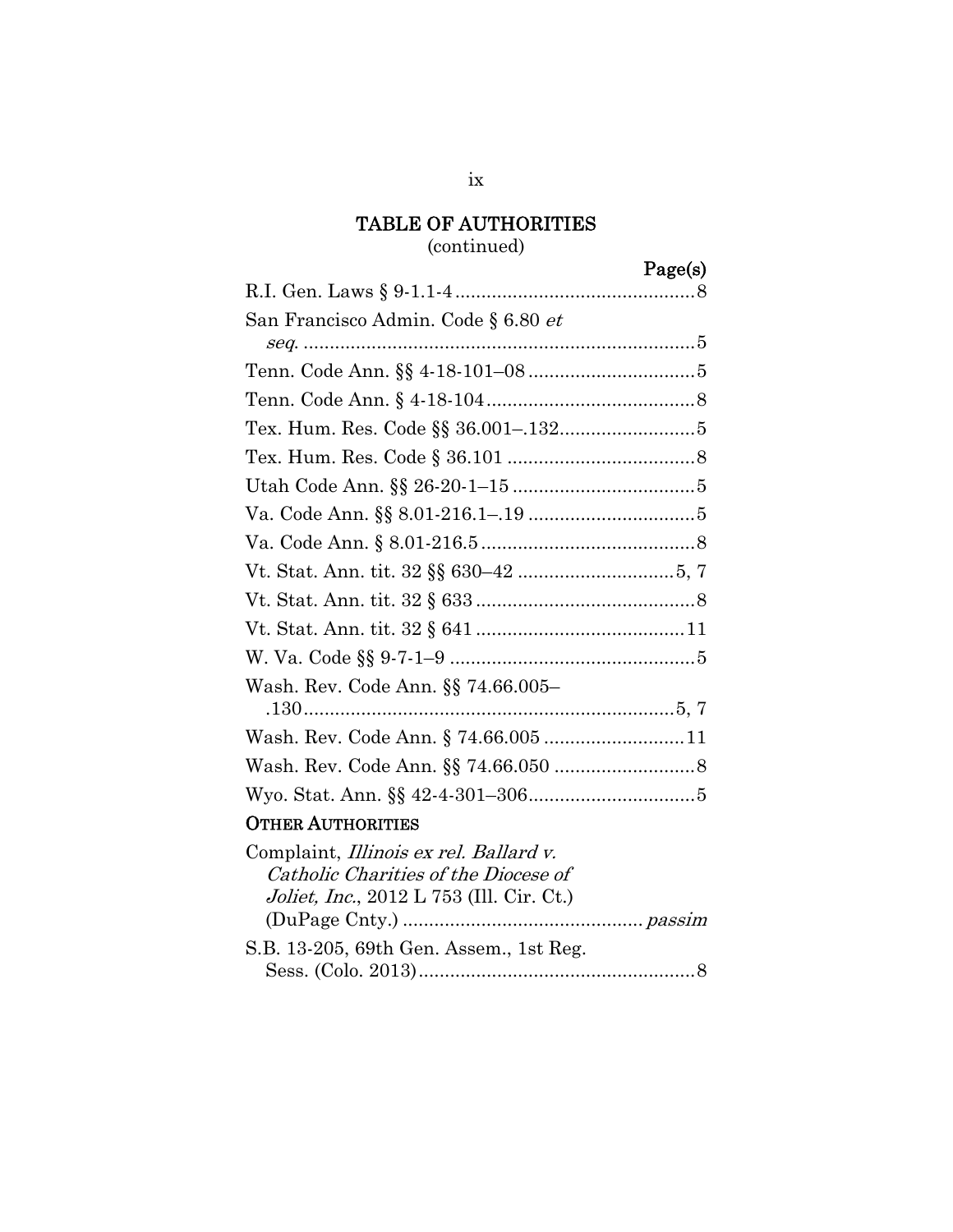### (continued)

# Page(s)

| S.B. 362, 80th Leg., Reg. Sess.                                                                                                                                                                                     |  |
|---------------------------------------------------------------------------------------------------------------------------------------------------------------------------------------------------------------------|--|
|                                                                                                                                                                                                                     |  |
|                                                                                                                                                                                                                     |  |
|                                                                                                                                                                                                                     |  |
|                                                                                                                                                                                                                     |  |
|                                                                                                                                                                                                                     |  |
| Tex. Leg. Council, Summary of<br>Enactments 80th Leg. Reg. Sess.                                                                                                                                                    |  |
| U.S. Dept. of Health and Human Servs.,<br>Office of Inspector General,<br><b>UPDATED OIG Guidelines for</b><br>Evaluating State False Claims Acts<br>(Mar. 15, 2013), available at<br>http://www.oig.hhs.gov/fraud/ |  |
|                                                                                                                                                                                                                     |  |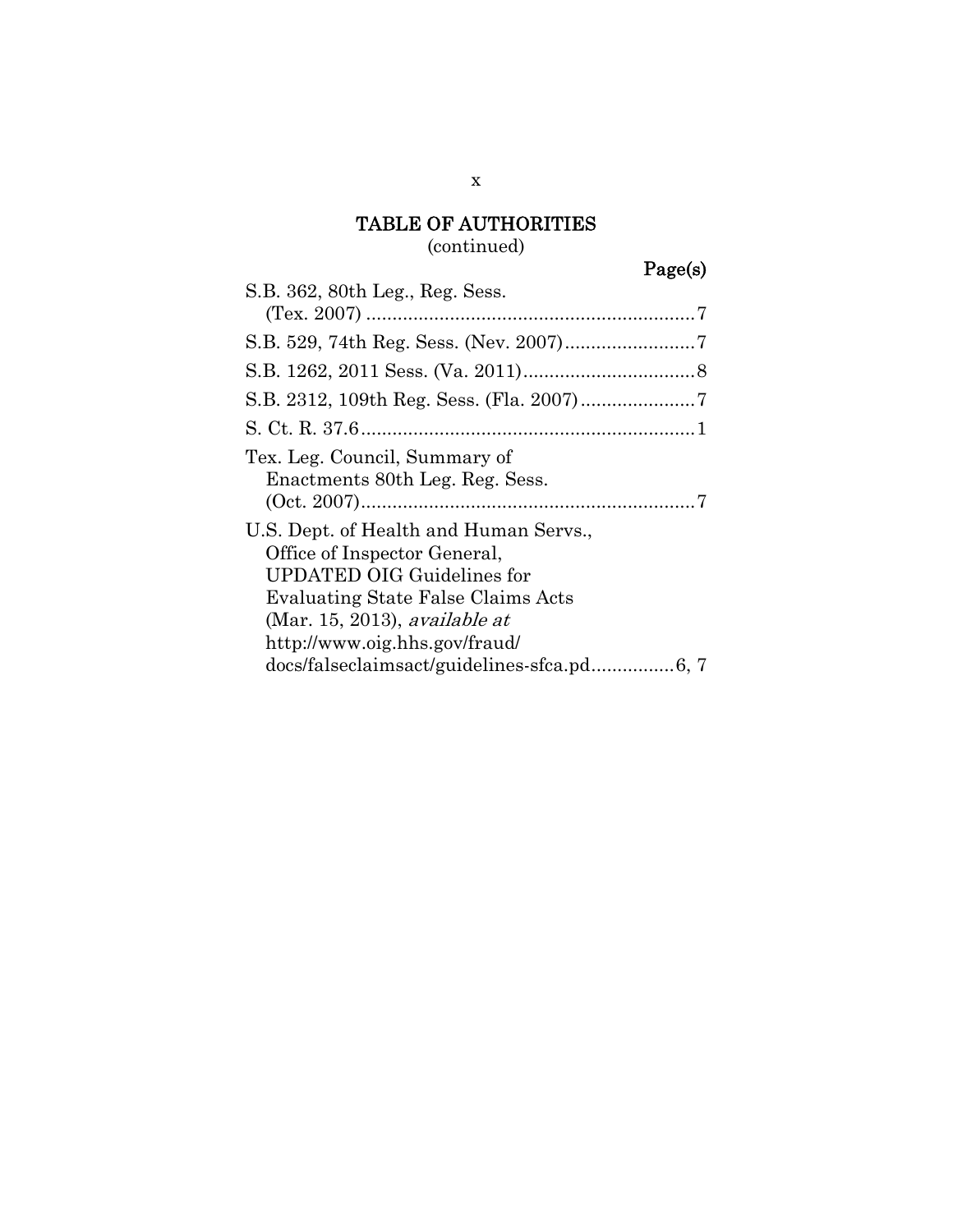#### INTERESTS OF THE AMICUS CURIAE<sup>1</sup>

Catholic Charities of the Diocese of Joliet, Inc. ("Catholic Charities") is a non-profit, faith-based organization that has provided services to people in need just outside of Chicago, Illinois since 1949. These services include assistance to some of the most vulnerable in society, including the elderly, disabled, homeless, and young. As part of its mission, Catholic Charities frequently contracts with government entities, including the State of Illinois, to provide critical social services.

Catholic Charities submits this brief as amicus curiae because Illinois courts, like courts throughout the country, rely on federal court interpretations of the federal False Claims Act ("federal FCA") to interpret similar state-law statutes. Unfortunately, Catholic Charities is currently facing suit under the Illinois False Claims Act, 740 Ill. Comp. Stat. Ann. § 175/1, et seq., by a disgruntled foster parent alleging that every foster service provided by Catholic Charities over a six-year period was fraudulent under an implied false certification theory. See Compl. ¶¶149–54, Illinois ex rel. Ballard v. Catholic Charities of the Diocese of Joliet, Inc., 2012 L 753 (Ill. Cir. Ct.) (DuPage Cnty.). The suit demands treble damages on the \$175 million allegedly paid over those six years to three

<sup>1</sup> All parties have consented to the filing of this brief. As required by Rule 37.6, amicus states that no counsel for a party authored this brief in whole or in part, and no person other than amicus, their members, and their counsel made any monetary contribution intended to fund the preparation or submission of this brief.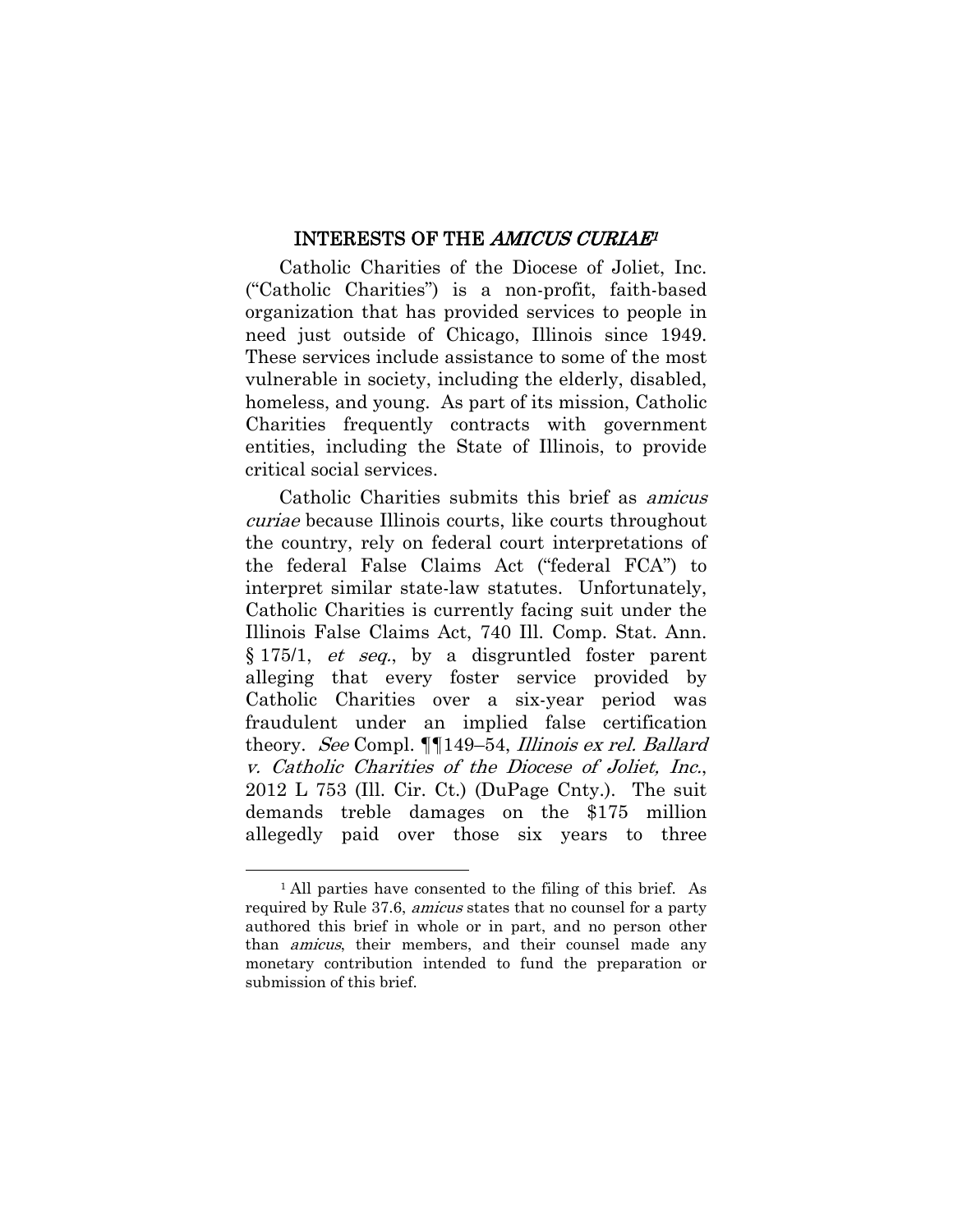defendants (\$18 million to Catholic Charities), even though Catholic Charities has a total current annual budget for all of its services of just over \$21 million. This Court's determination of the validity vel non of implied false certification under the federal FCA will have a substantial impact not only on Catholic Charities but on similarly-situated entities facing state-law claims around the country.

#### SUMMARY OF ARGUMENT

I. While this case addresses the proper definition and method of proof for falsity under the federal FCA, 31 U.S.C. § 3729, *et seq.*, as a practical matter the Court's resolution of that question will reach much more broadly. Forty-two states, as well as Washington, D.C. and at least half a dozen major municipalities (e.g., New York, Chicago), have enacted some form of false claims act ("state FCAs"). Many of these state FCAs closely hew to the federal FCA's falsity requirement, reflecting both a common anti-fraud heritage and congressional encouragement to states through financial incentives to enact laws that complement the federal FCA. And while provisions of other state FCAs may vary, sometimes significantly, falsity is an essential element under all of them. Thus it is not surprising that federal and state courts alike apply federal case law to interpret the state acts. As a practical matter then, this Court is interpreting not just the federal FCA, but up to forty-two other state and at least a half-dozen municipal equivalents.

II. The experiences of Catholic Charities illustrate the problems with allowing an implied false certification theory. After enduring a dispute with a foster parent over its handling of two foster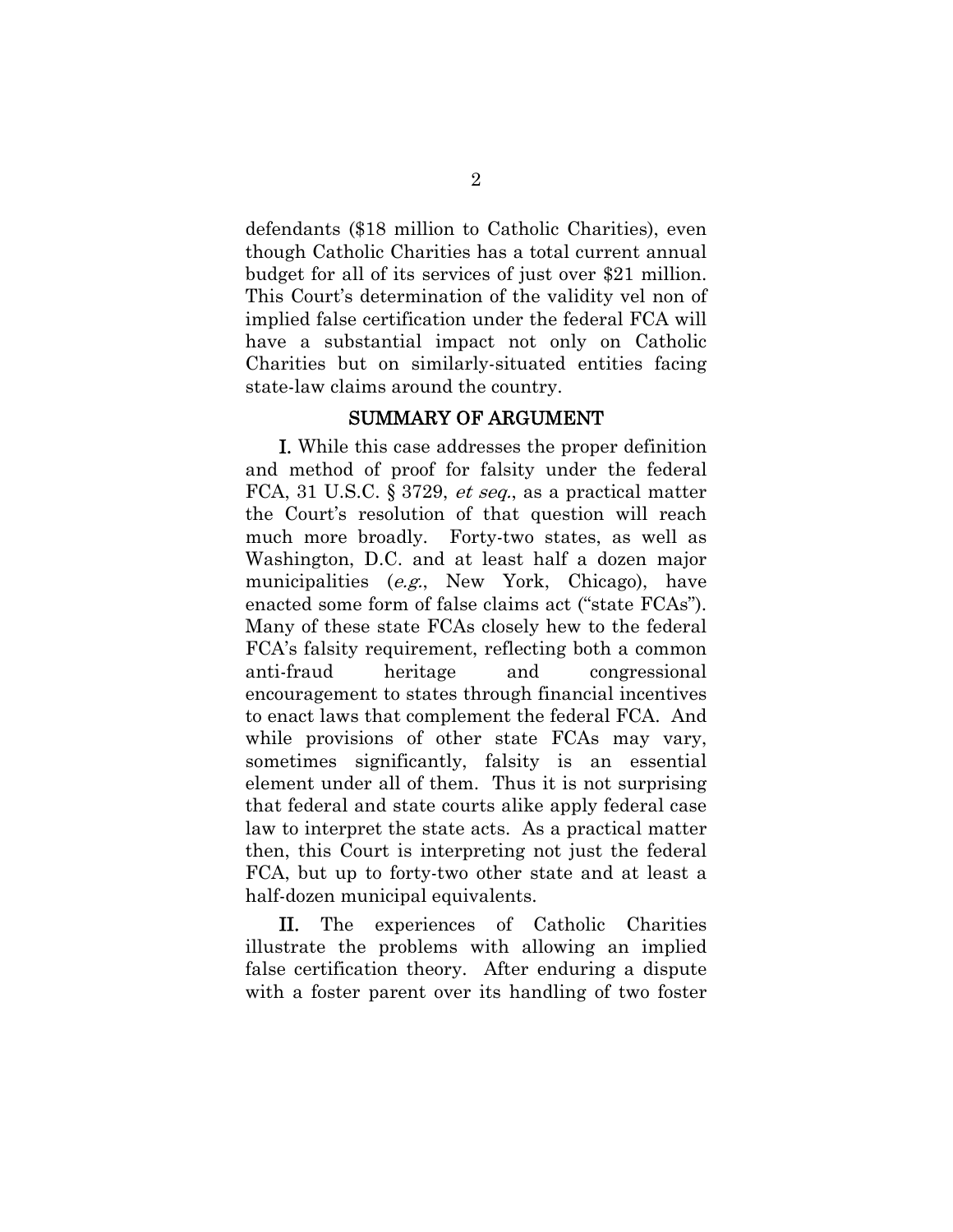children, Catholic Charities was sued for submitting false claims to the State of Illinois based on generic contractual language that it would comply with "all local, state and federal laws, regulations, and standards." From that language, the foster parent combed the Illinois code for several highly discretionary state statutes, hypothesized that Catholic Charities had violated these statutes based on her own experiences, and asserted that the alleged violations tainted all claims submitted for services provided to all foster children. The foster parent claimed that these allegations rendered some six years of foster child claims submitted to the State of Illinois by Catholic Charities and two codefendants false, allegedly rendering some \$175 million in payments (\$18 million to Catholic Charities) false or fraudulent and warranting treble damages—even though there was no dispute that Catholic Charities fully performed the services for which it requested payment. Nevertheless, under an implied false certification theory, the foster parent survived a motion to dismiss, and the case remains in litigation.

#### ARGUMENT

#### I. THE COURT'S FCA "FALSITY" DEFINITION WILL IMPACT ANALOGOUS LAWS IN ALMOST EVERY STATE.

The Court's ruling in this case will have broadreaching implications well beyond the federal FCA. As a practical matter, it will provide the definition and permissible theory of falsity for some forty-two state false claims acts ("state FCAs") as well as corresponding ordinances enacted by several large municipalities. Many of the state FCAs track the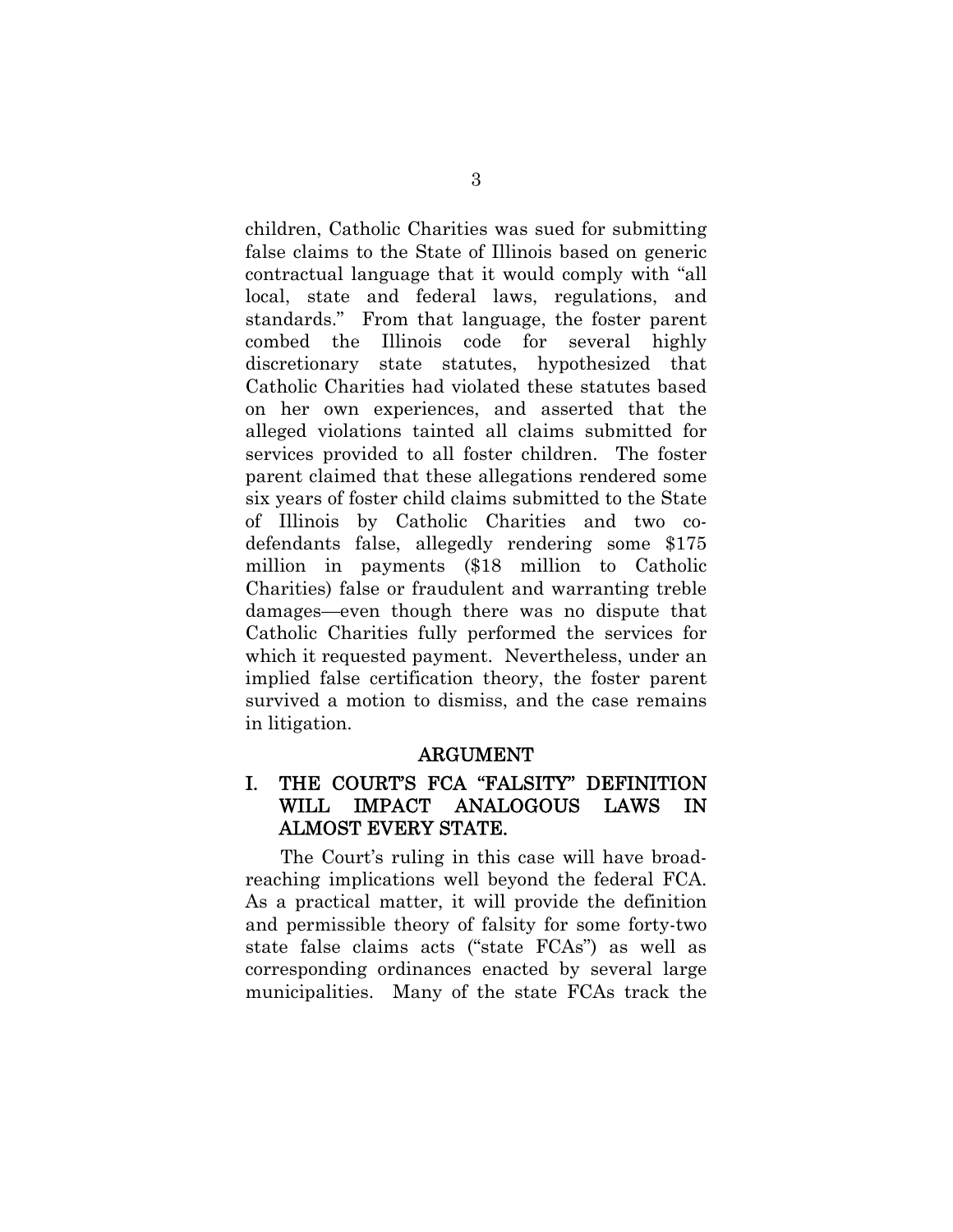federal FCA word for word, and even those that are not verbatim copies incorporate similar statutory falsity concepts. Reflecting this common language, courts interpreting state FCAs typically look to and follow decisions interpreting the federal FCA. As a result, this case is almost certain to sweep more broadly than the already-important federal statute before this Court.

#### A. Forty-two states, the District of Columbia, and several large municipalities presently have some form of state FCA.

The federal FCA penalizes, in relevant part, "a false or fraudulent claim for payment or approval," or "a false record or statement material to a false or fraudulent claim."  $\S 3729(a)(1)(A)-(B)$ . While the precise language imposing liability can vary, at present forty-two states as well as the District of Columbia have some form of state FCA.2 In addition

<sup>2</sup> See Ala. Code § 22-1-11; Ark. Code Ann. §§ 20-77-901– 911; Cal. Gov't Code §§ 12650–56; Colo. Rev. Stat. §§ 25.5-4- 303.5–310; Conn. Gen. Stat. §§ 4-274–89; D.C. Code §§ 2- 381.01–.10; Del. Code Ann. tit. 6 §§ 1201–11; Fla. Stat. Ann. §§ 68.081–.105; Ga. Code Ann. §§ 23-3-120–27; Haw. Rev. Stat. §§ 661-21–31; Iowa Code §§ 685.1–.7; 740 Ill. Comp. Stat. Ann. §§ 175/1–175/8; Ind. Code §§ 5-11-5.5-1–18; Kan. Stat. Ann. §§ 75-7501–11; Ky. Rev. Stat. §§ 205.8451–83; La. Rev. Stat. Ann. §§ 46:437.1–439.4; Mass. Gen. Laws Ann. ch. 12 §§ 5A– 5O; Md. Code Ann. Health-Gen. §§ 2-601–11; Me. Rev. Stat. tit. 22 § 15; Mich. Comp. Laws §§ 400.601–15; Minn. Stat. §§ 15C.01–.16; Mo. Rev. Stat. §§ 191.900–14; Miss. Code Ann. §§ 43-13-201–33; Mont. Code Ann. §§ 17-8-401–16; N.C. Gen Stat. §§ 1-605–18; Neb. Rev. Stat. §§ 68-934–47; Nev. Rev. Stat. §§ 357.010–250; N.H. Rev. Stat. Ann. §§ 167:58–.62; N.J. Stat. Ann. §§ 2A:32C-1–18; N.M. Stat. Ann. §§ 27-14-1–15; N.Y. State Fin. Law §§ 187–94; Okla. Stat. Ann. tit. 63 §§ 5053–.7; Or. Rev. Stat. §§ 180.750–85; 62 Penn. Cons. Stat. Ann.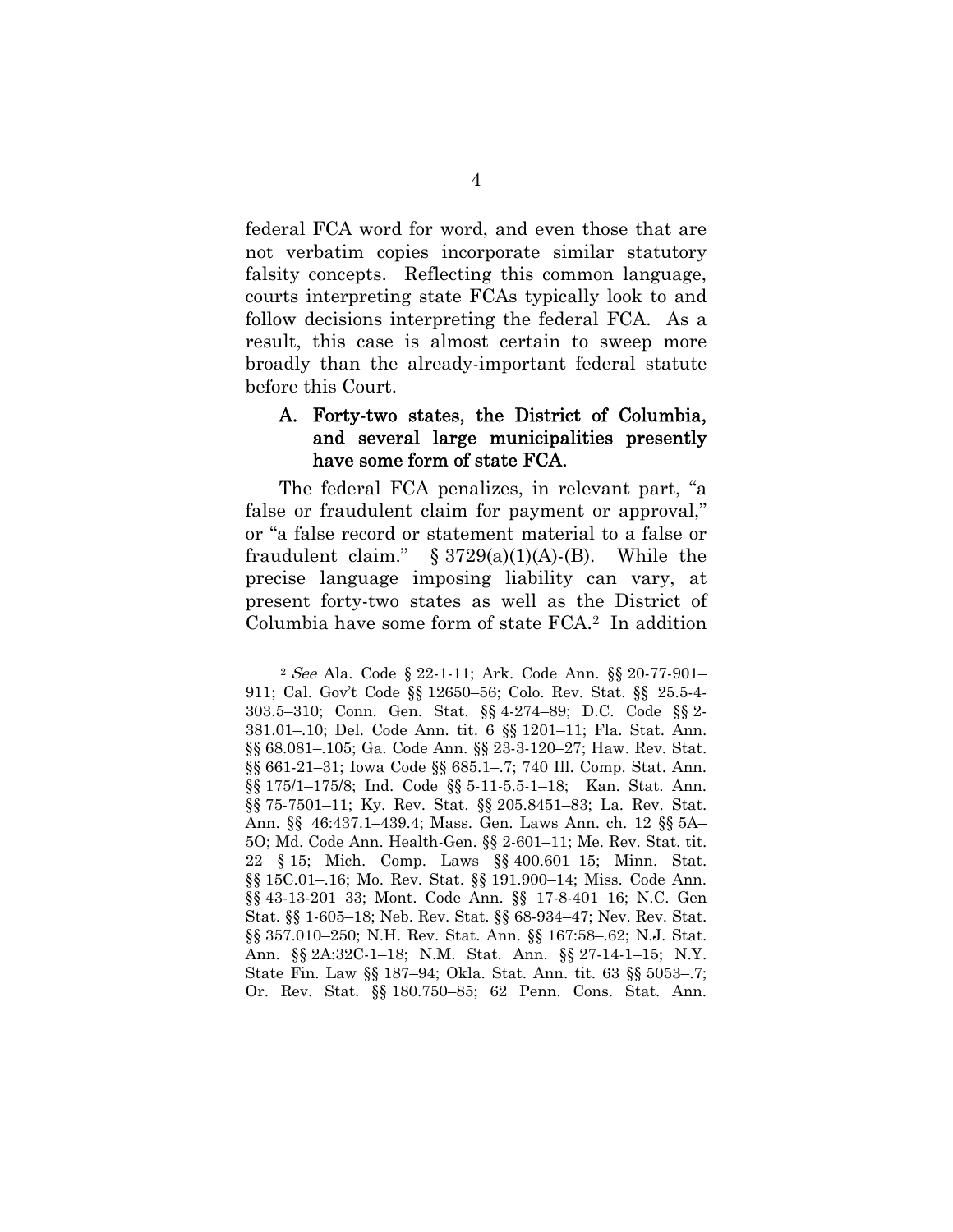to these forty-two states, at least half a dozen large municipalities, including New York City, Chicago, Philadelphia, and San Francisco have enacted similar provisions. See Allegheny Cnty. Ordinance § 485-1 et seq. (county incorporating the City of Pittsburgh); Chicago, Ill. Mun. Code § 1-21-010 *et* seq.; Miami-Dade Cnty. Ordinance § 21-255 et seq. (county incorporating the City of Miami); N.Y.C. Admin. Code § 7-801 et seq.; Philadelphia Code § 9- 3601 et seq.; San Francisco Admin. Code § 6.80 et seq.

The operative liability provisions of many of the state FCAs fall into three general categories. First, many state FCAs are nearly verbatim transcriptions of the federal FCA's operative liability language in  $\S 3729(a)(1)$ , even down to adopting the same organizational structure and sub-provisions. Compare, e.g., 740 Ill. Comp. Stat. Ann. 175/3(a)(1) with 31 U.S.C.  $\S 3729(a)(1)$  (Illinois FCA liability provision identical to federal FCA, except for minor alterations like substituting "state" for "Government" or "United States Government"); see also, e.g., Del. Code Ann. tit. 6 § 1201 (incorporating federal FCA verbatim except for omitting "member of the Armed Forces" found in  $\S 3729(a)(1)(F)$ . Second, other states shift the location of sub-provisions within the statute but otherwise also closely follow the federal

<sup>(</sup>continued…)

<sup>§§ 1401–18;</sup> R.I. Gen. Laws §§ 9-1.1-1–9; Tenn. Code Ann. §§ 4- 18-101–08; Tex. Hum. Res. Code §§ 36.001–.132; Utah Code Ann. §§ 26-20-1–15; Va. Code Ann. §§ 8.01-216.1–.19; Vt. Stat. Ann. tit. 32 §§ 630–42; Wash. Rev. Code Ann. §§ 74.66.005–.130; W. Va. Code §§ 9-7-1–9; Wyo. Stat. Ann. §§ 42-4-301–06.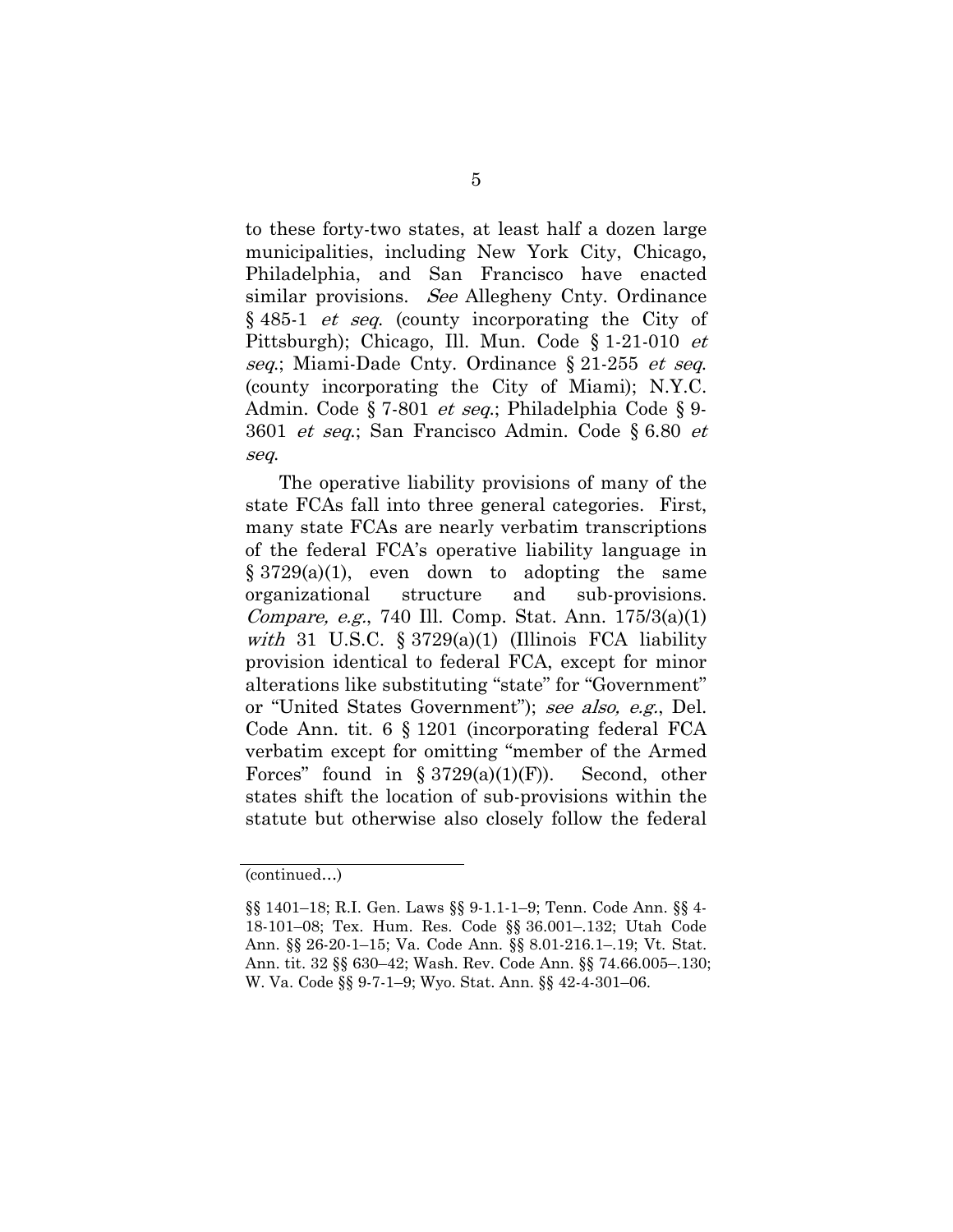FCA. See, e.g., Cal. Gov't Code § 12651(a) (shifting damages and civil penalties provision from the end to the beginning of the subsection and imposing liability for failure to report a false claim); N.C. Gen. Stat. § 1-607(a) (shifting damages and civil penalties provision from the end to the beginning of the subsection). And third, still other state FCAs add additional words or phrases potentially relevant to other elements of FCA liability but nevertheless continue to penalize false claims. See, e.g., Ind. Code § 5-11-5.5-2(b) (adding "intentionally" submitting false claims in addition to the federal FCA's "knowingly" prohibition). Regardless of the precise contours of the statutes, however, each shares a common denominator: Like the federal FCA, they all penalize attempts to fraudulently obtain government monies.

This convergence in statutory language is unsurprising because Congress has expressly incentivized states to adopt their own parallel versions of the federal FCA. Under the Deficit Reduction Act of 2005, Pub. L. No. 109-171, § 6031, 120 Stat. 4, 72–73 (2005), codified at 42 U.S.C. § 1396h, the federal government will allow states to retain an additional ten percent of any Medicaid monies recovered through state FCA lawsuits as long as a state has a statute that contains, among other things, "provisions that are at least as effective in rewarding and facilitating qui tam actions for false or fraudulent claims" as the federal FCA and "contains a civil penalty that is not less than the amount" authorized by the federal FCA. Id.; see also U.S. Dept. of Health & Human Servs., Office of Inspector General, UPDATED OIG Guidelines for Evaluating State False Claims Acts 3 (Mar. 15,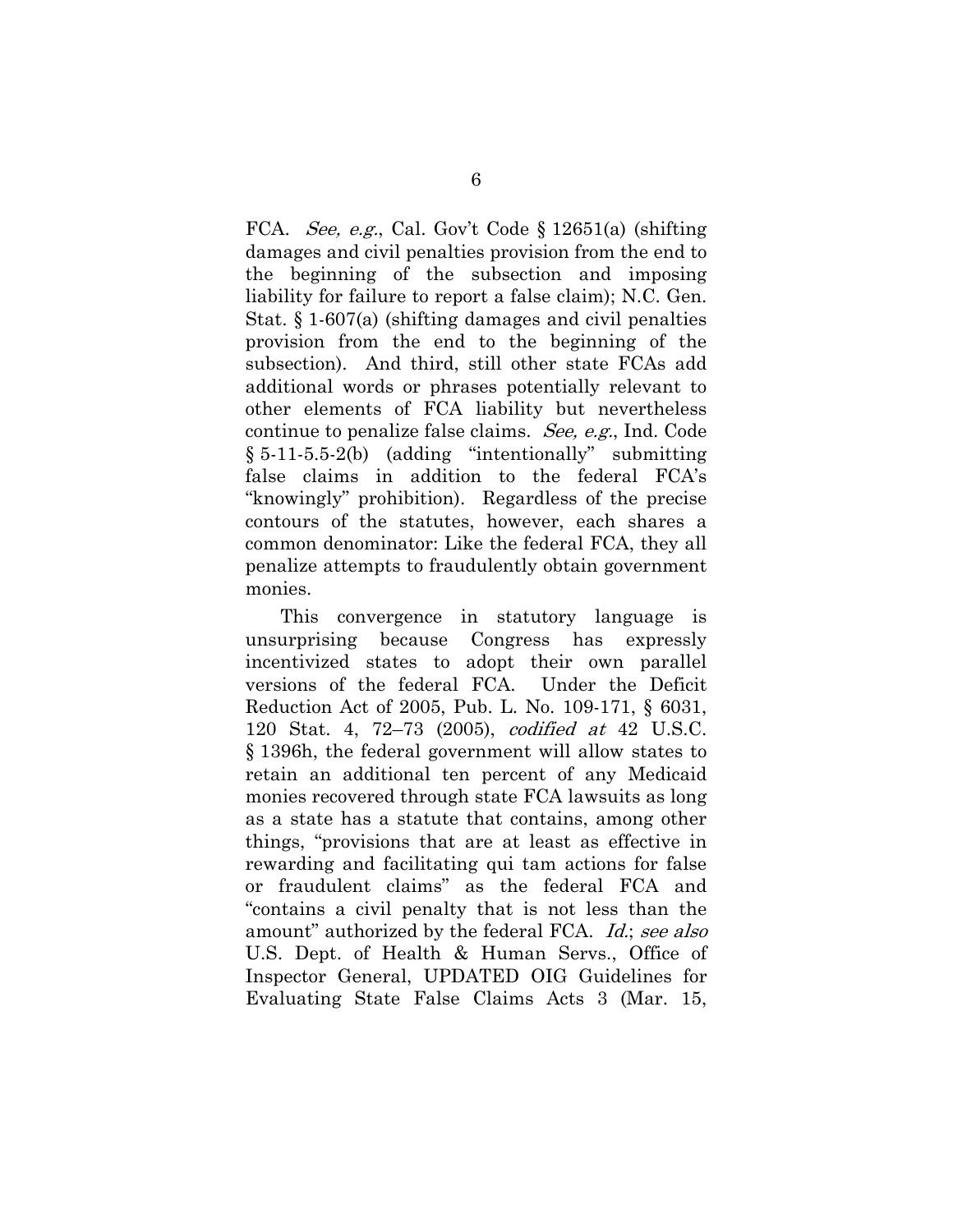2013), available at http://www.oig.hhs.gov/fraud/ docs/falseclaimsact/guidelines-sfca.pdf (providing example showing that if a state normally would be required to reimburse the federal government sixty percent of any recovery in a state fraud suit, the percentage is reduced to fifty percent if the state has enacted a state FCA that complies with 42 U.S.C. § 1396h). Predictably, the states responded to this financial incentive. Thirteen states enacted their state FCAs after Congress passed the Deficit Reduction Act, 3 and many states that had FCAs prior to 2005 amended their acts to qualify for the federal subsidy.4 The financial incentive was strong enough that in response to amendments to the federal FCA contained in the Fraud Enforcement and Recovery Act, Pub. L. No. 111-21, 123 Stat. 1617 (2009), Patient Protection and Affordable Care Act,

<sup>3</sup> See Colo. Rev. Stat. §§ 25.5-4-303.5–310 (2010); Conn. Gen. Stat. §§ 4-274–89 (2009) Ga. Code Ann. §§ 23-3-120–27 (2007); Iowa Code §§ 685.1–.7 (2010); Md. Code Ann. Health-Gen. §§ 2-601–11 (2010); Minn. Stat. §§ 15C.01–.16 (2009); N.C. Gen Stat. §§ 1-605–18 (2009); N.J. Stat. Ann. §§ 2A:32C-1–18 (2008); N.Y. State Fin. Law §§ 187–94 (2007); Okla. Stat. Ann. tit. 63 §§ 5053–.7 (2007); R.I. Gen. Laws §§ 9-1.1-1–9 (2007); Vt. Stat. Ann. tit. 32 §§ 630–42 (2015); Wash. Rev. Code Ann. §§ 74.66.005-.130 (2012).

 $\frac{4}{1}$  See, e.g., S.B. 2312, 109th Reg. Sess. (Fla. 2007) (amending Florida's FCA); S.B. 529, 74th Reg. Sess. (Nev. 2007) (amending Nevada's FCA "to comply with the provisions of section 6031 of the Federal Deficit Reduction Act"); S.B. 362, 80th Leg., Reg. Sess. (Tex. 2007) & Tex. Leg. Council, Summary of Enactments 80th Leg. Reg. Sess., at 187 (Oct. 2007) ("Senate Bill 362 amends the Human Resources Code to bring Texas law into compliance with federal law for purposes of qualifying for [the DRA's] incentives").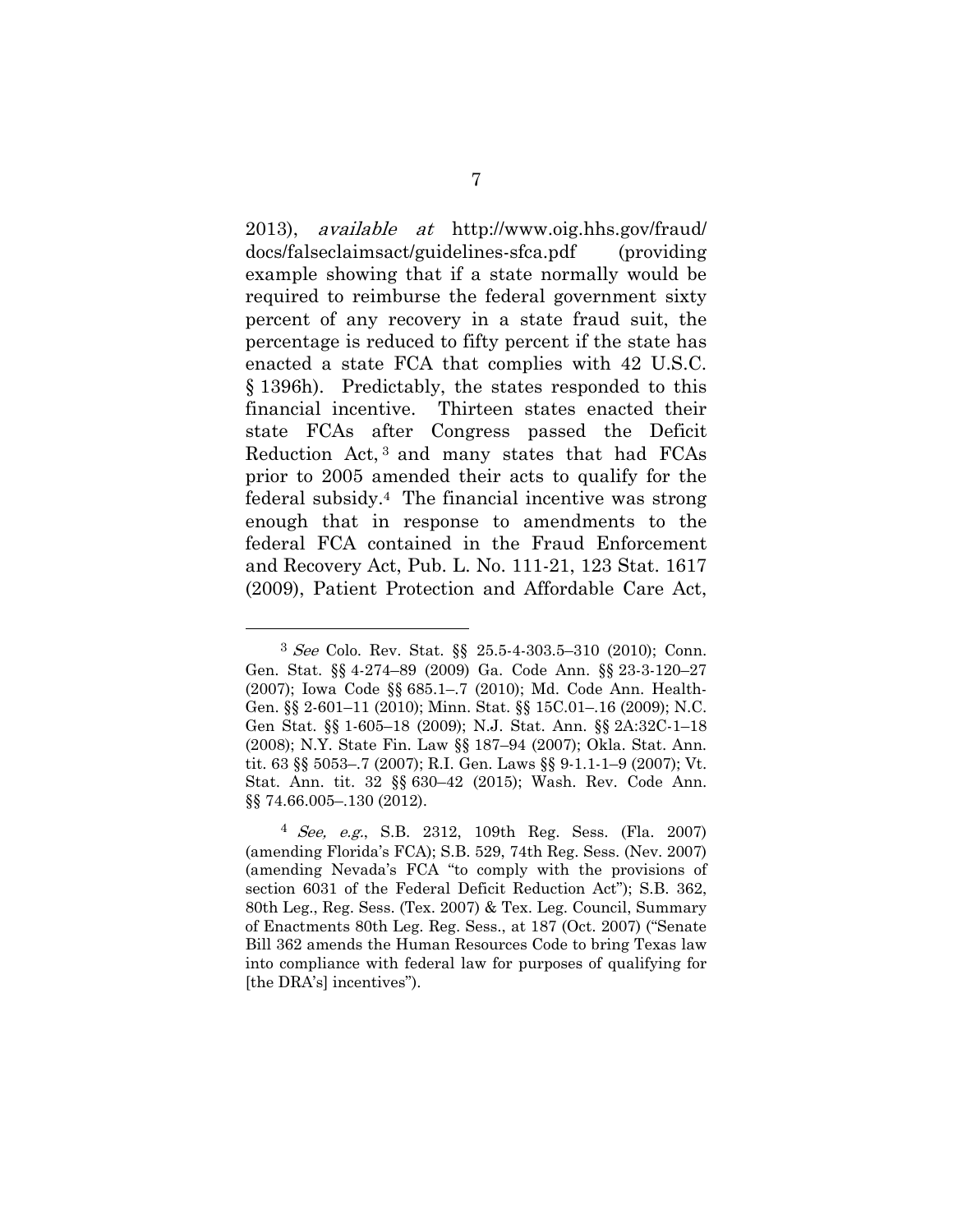Pub. L. No. 111-148, 124 Stat. 119 (2010), and Dodd-Frank Wall Street Reform and Consumer Protection Act, Pub. L. No. 111-203, 124 Stat. 1376 (2010), some states further amended their own FCAs to maintain the federal subsidy.5

Of course, not all state FCA statutes track the federal FCA in substantial part, much less qualify for the congressional Medicaid incentive codified in 42 U.S.C. § 1396h. For instance, while many state statutes track the federal FCA by providing qui tam provisions to allow individuals to sue on the state's behalf,<sup>6</sup> others leave enforcement to state officials. See, e.g., Kan. Stat. Ann.  $\S 75-7504(a)$ -(b) (providing state attorney general enforcement of state FCA and

<sup>5</sup> See, e.g., Act of June 13, 2011, §§ 153–159, Pub. Act No. 11-44, 2011 Conn. Acts 44 (Conn. 2011) & Act of June 21, 2011, § 119, Pub. Act No. 11-61, 2011 Conn. Acts 61 (Conn. 2011) (amending Connecticut's FCA to meet federal standards); S.B. 13-205, 69th Gen. Assem., 1st Reg. Sess. (Colo. 2013) (amending Colorado's FCA to "bring the act into compliance with federal law"); S.B. 1262, 2011 Sess. (Va. 2011) (incorporating federal amendments into the Virginia FCA).

<sup>6</sup> See Cal. Gov't Code § 12652; Conn. Gen. Stat. § 4-277; D.C. Code § 2-381.003; Del. Code Ann. tit. 6 § 1204; Fla. Stat. Ann. § 68.083; Ga. Code Ann. § 23-3-122; Haw. Rev. Stat. § 661- 25; Iowa Code Ann. § 685.3; 740 Ill. Comp. Stat. Ann. § 175/4; Ind. Code § 5-11-5.5-4; La. Rev. Stat. Ann. §§ 46:439.1–.4; Mass. Gen. Laws Ann. ch. 12 § 5D; Md. Code Ann. Health-Gen. § 2- 604; Mich. Comp. Laws § 400.610a; Minn. Stat. § 15C.08; Mont. Code Ann. § 17-8-406; N.C. Gen Stat. § 1-608; Nev. Rev. Stat. § 357.080; N.H. Rev. Stat. Ann. § 167:61-c; N.J. Stat. Ann. § 2A:32C-5; N.M. Stat. Ann. § 27-14-7; N.Y. State Fin. Law § 190; Okla. Stat. Ann. tit. 63 § 5053.3; R.I. Gen. Laws § 9-1.1-4; Tenn. Code Ann. § 4-18-104; Tex. Hum. Res. Code § 36.101; Va. Code Ann. § 8.01-216.5; Vt. Stat. Ann. tit. 32 § 633; Wash. Rev. Code Ann. § 74.66.050.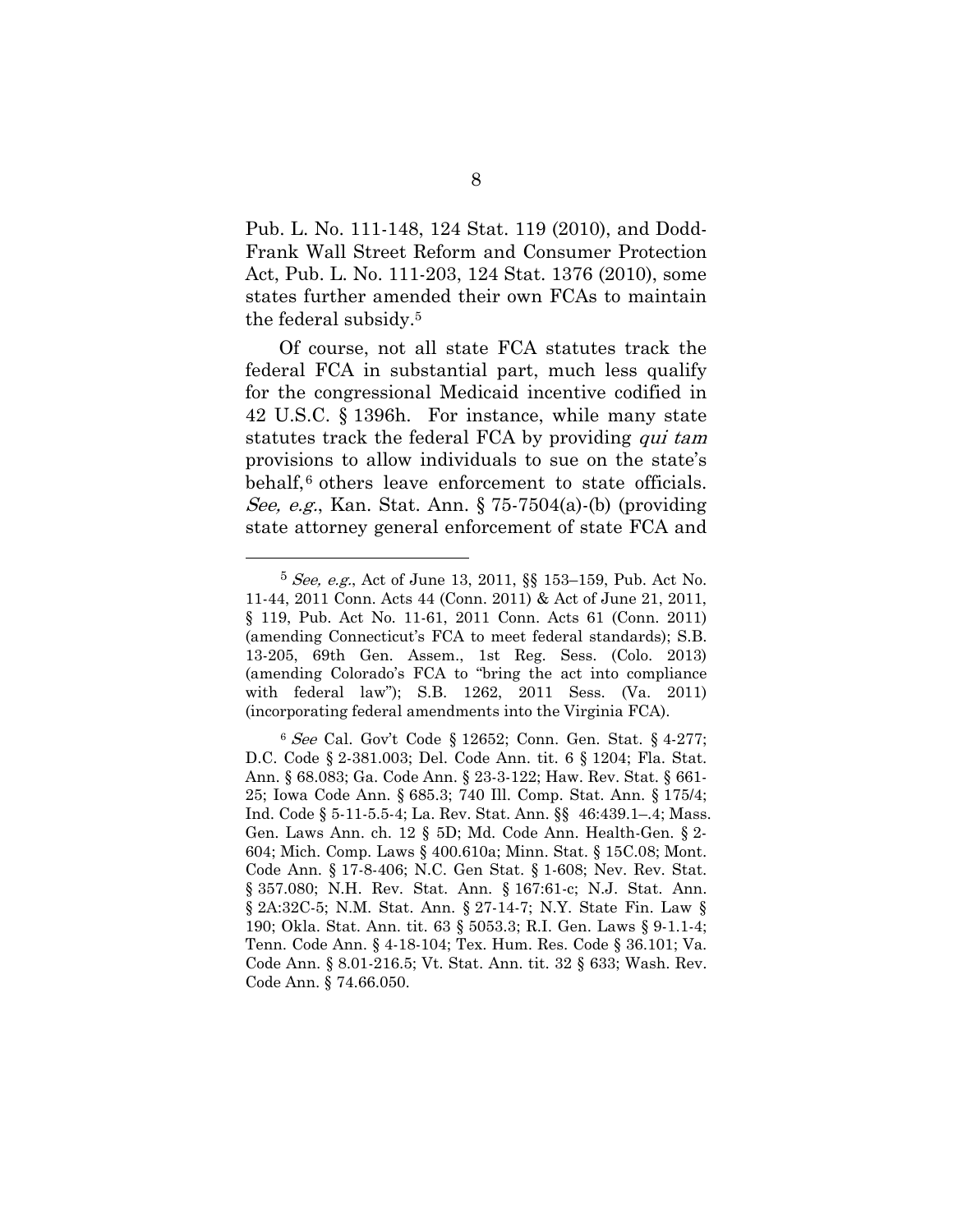noting that "nothing in this act shall be construed to create a private cause of action"). Similarly, some state FCAs apply exclusively to false or fraudulent claims made to the state's Medicaid program. See, e.g., Colo. Rev. Stat. § 25.5-4-305; Conn. Gen. Stat. § 4-275. And some state statutes even make the submission of a false or fraudulent claim a felony punishable by hefty fines and several years' imprisonment rather than imposing civil fines and damages. See, e.g., Mich. Comp. Laws  $\S$  400.607. Nevertheless, regardless of distinctions such as who may bring suit, whether the statutes apply to fraud generally or only within specific statutory programs, or even what penalties may be imposed for violations, even these statutes share the critical issue that is at the center of this case. Each requires that a claim or record must be "false" or "fraudulent" to be actionable. These statutes therefore are also likely to be affected by this Court's decision.

#### B. Courts interpreting these state FCA laws follow federal FCA precedents.

Reflecting the similar state FCA language encouraged by Congress, courts interpreting these laws have repeatedly held that they are modeled after, mirror, or substantially track the federal FCA. See, e.g., United States ex rel. Absher v. Momence Meadows Nursing Ctr., Inc., 764 F.3d 699, 704 n.5 (7th Cir. 2014) (Illinois false claims act "closely mirrors the [federal] FCA"); United States ex rel. Thayer v. Planned Parenthood of the Heartland, 765 F.3d 914, 916 n.1 (8th Cir. 2014) ("Because the FCA and the [Iowa] FCA are nearly identical, case law interpreting the FCA also applies to the [Iowa] FCA."); State v. Altus Finance, S.A., 116 P.3d 1175,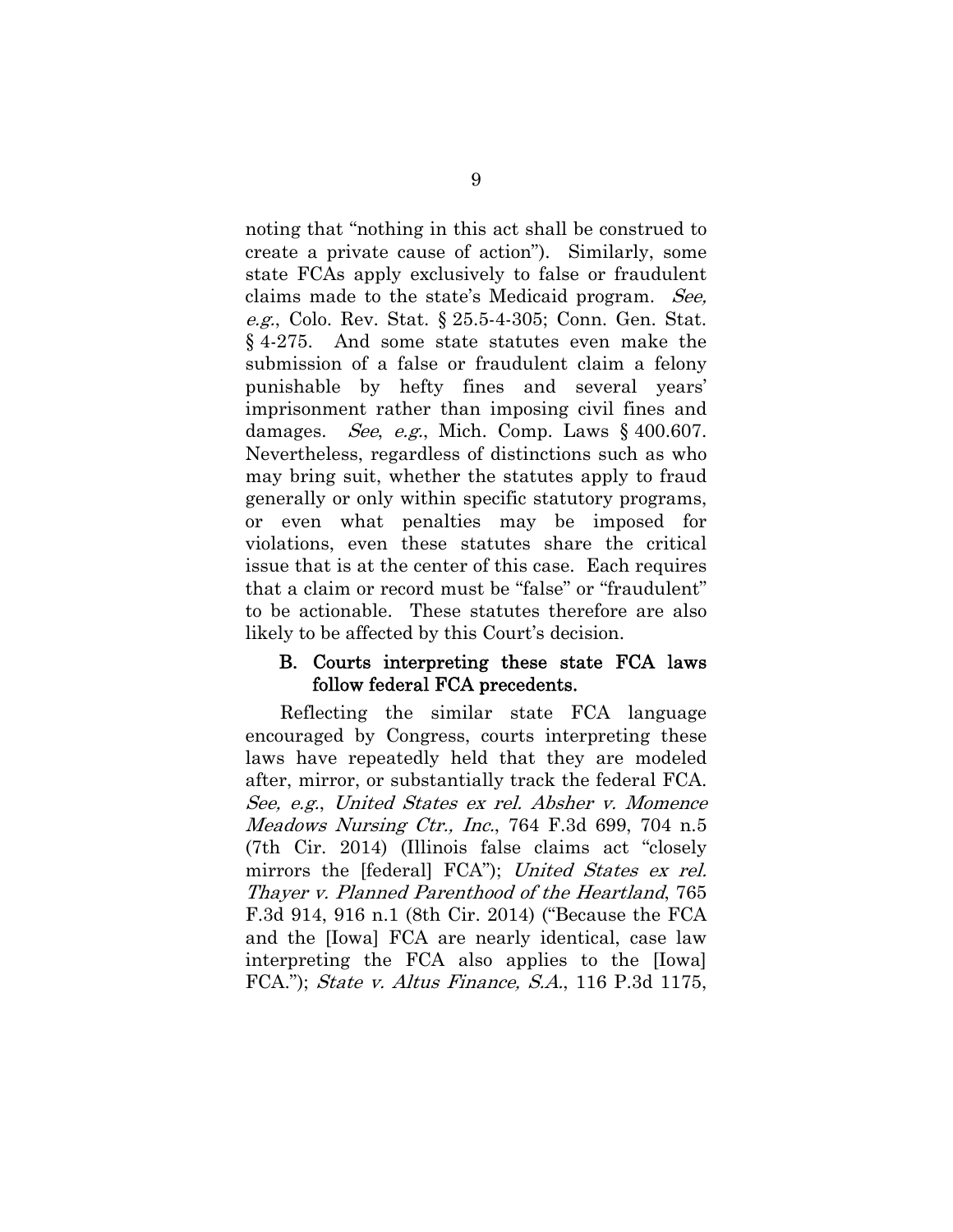1184 (Cal. 2005) ("[T]he CFCA 'is patterned on similar federal legislation' and it is appropriate to look to precedent construing the equivalent federal act." (internal citation omitted)). As a result of this common language (as well the relative paucity of judicial interpretation due to the recent enactment of many state FCAs), federal and state courts have applied federal case law to interpret at least twentynine of the state FCAs.7

<sup>7</sup> See, e.g., Altus Finance, 116 P.3d at 1184 (California); Furlong v. Gardner, 956 P.2d 545 (Colo. 1998) (en banc) (Colorado); Payne v. District of Columbia, 773 F. Supp. 2d 89, 97 n.4 (D.D.C. 2011) (District of Columbia); United States ex rel Bogart v. King Pharm., 414 F. Supp. 2d 540, 543 & n.1 (E.D. Pa. 2006) (Delaware and Louisiana); United States ex rel. Heater v. Holy Cross Hosp., Inc., 510 F. Supp. 2d 1027, 1033 n.5 (S.D. Fla. 2007) (Florida); Cade v. Progressive Cmty. Healthcare, Inc., No. 1:09-cv-3522-WSD, 2011 WL 2837648, at \*3 (N.D. Ga. July 14, 2011) (Georgia); United States ex rel. Woodruff v. Haw. Pac. Health, 560 F. Supp. 2d 988, 997 n.7 (D. Haw. 2008) (Hawaii); Thayer, 765 F.3d at 916 n.1 (Iowa); United States ex rel. Humphrey v. Franklin-Williamson Human Servs., Inc., 189 F. Supp. 2d 862, 867 (S.D. Ill. 2002) (Illinois); Thomas v. EmCare, Inc., No. 4:14 cv-00130-SEB, 2015 WL 5022284, at \*2 n.2 (S.D. Ind. Aug. 24, 2015) (Indiana); Klaassen v. Univ. of Kan. Sch. of Med., 84 F. Supp. 3d 1228, 1262 (D. Kan. 2015) (Kansas); Scannell v. Att'y Gen., 872 N.E.2d 1136, 1138 n.4 (Mass. App. Ct. 2007) (Massachusetts); United States v. Bon Secours Cottage Health Servs., 665 F. Supp. 2d 782, 783 n.2 (E.D. Mich. 2008) (Michigan); Olson v. Fairview Health Servs. of Minn., No. 13-2607, 2015 WL 1189823, at \*7 (D. Minn. Mar. 16, 2015) appeal docketed No. 15-1780 (8th Cir.) (Minnesota); In re Miss. Medicaid Pharm. Average Wholesale Price Litig., So.3d \_\_\_, No. 2012-CA-01610-SCT, 2015 WL 6533344, at \*13 (Miss. Oct. 29, 2015) (Mississippi); United States ex rel. Bartz v. Ortho-McNeil Pharm., Inc., 856 F. Supp. 2d 253, 258 n.7 (D. Mass. 2012) (New Hampshire and New Jersey); New York v. Amgen, 652 F.3d 103, 109 (1st Cir. 2011) (New Mexico); Simonian v.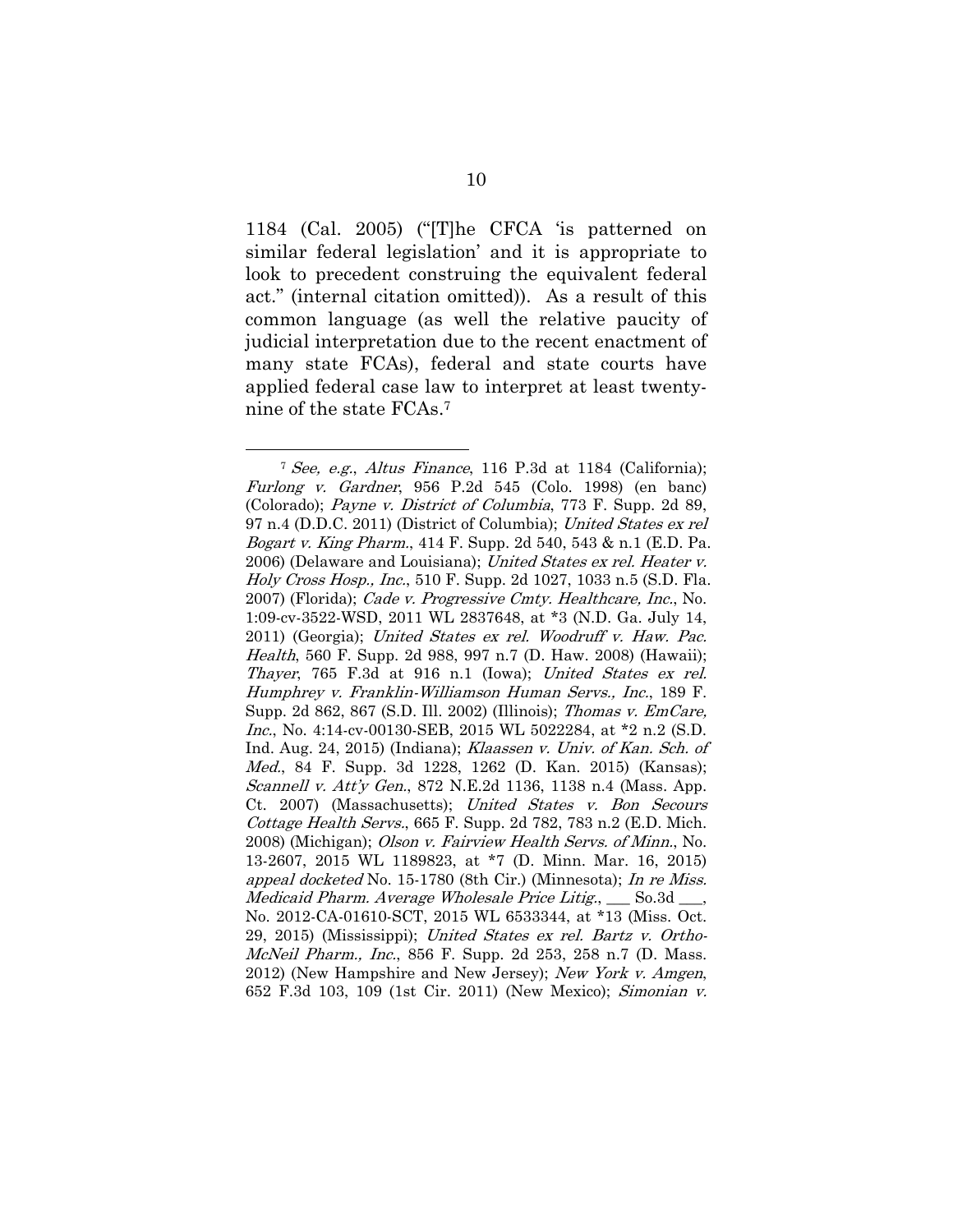And with regard to other state FCAs that courts may not yet have had occasion to interpret, the similar language many of those statutes contain makes it reasonable to believe that courts will eventually come to the same logical decision. See, e.g., Conn. Gen. Stat. § 4-274; Md. Code Ann. Health Gen. § 2-601; Mont. Code Ann. § 17-8-401; N.C. Gen. Stat. § 1-605; Wash. Rev. Code Ann. § 74.66.005. In fact, Vermont's state FCA (which only became effective May 18, 2015 and thus does not yet appear to have been interpreted by any court) even includes a legislative command that state courts should be "guided by the construction of similar terms contained in the Federal False Claims Act" as amended by Congress and interpreted by federal courts. Vt. Stat. Ann. tit. 32 § 641.

The result of this statutory and judicial crosspollination is that the Court's decision on the meaning of FCA "falsity" will define the term, not

<sup>(</sup>continued…)

Univ. & Cmty. Coll. Sys. of Nev., 122 P.3d 1057, 1061 (Nev. 2006) (Nevada); United States ex rel. Pervez v. Beth Israel Med. Ctr., 736 F. Supp. 2d 804, 816 (S.D.N.Y. 2010) (New York); Bartz, 856 F. Supp .2d at 258 n.7 (Oklahoma and Rhode Island); United States ex rel. Nudelman v. Int'l Rehabilitation Assocs., Inc., No. 00-1837, 2006 WL 925035, at \*12 (E.D. Pa. Apr. 4, 2006) (Tennessee); United States v. Planned Parenthood, 21 F. Supp. 3d 825, 830-31 (S.D. Tex. 2014) (Texas); State v. Apotex, 282 P.3d 66 (Utah 2012) (Utah); Lewis v. City of Alexandria, 287 Va. 474, 479 n.4 (2014) (Virginia); United States ex rel. Bierman v. Orthofix Int'l, N.V.,  $\quad$  F. Supp. 3d  $\quad$ , No. 05-10557-RWZ, 2015 WL 4197551, at \*1 & n.2 (D. Mass. July 1, 2015) (Chicago); Ping Chen ex rel. United States v. EMSL Analytical, Inc., 966 F. Supp. 2d 282, 305 (S.D.N.Y. 2013) (New York City).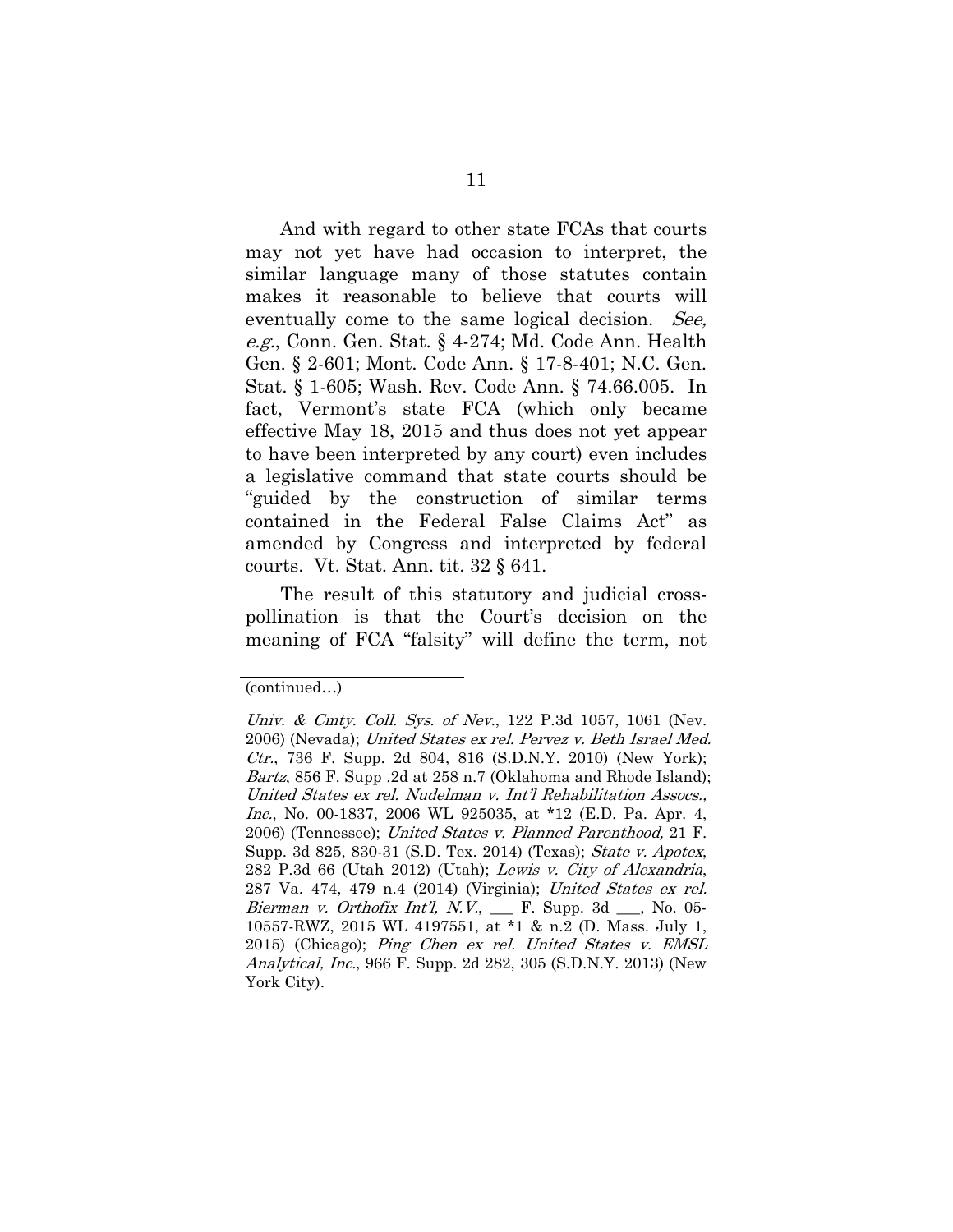just for purposes of federal law, but for purposes of state and municipal law as well.

#### II. THE ILLINOIS STATE FCA SUIT AGAINST CATHOLIC CHARITIES ILLUSTRATES THE IMPACT OF APPLYING AN IMPLIED FALSE CERTIFICATION THEORY TO STATE FCAs.

The challenges of allowing an implied false certification theory in a state FCA case are illustrated by the facts of the Illinois FCA suit that Catholic Charities is currently facing. For a number of years, Catholic Charities provided foster care services in the Illinois counties of DuPage, Ford, Grundy, Iroquois, Kankakee, Kendall, and Will, outside of Chicago. As part of those services, it placed children with foster parents and then was reimbursed by the State of Illinois for its work. In 2006 Catholic Charities placed two female foster siblings with an individual. Compl. [37, *Illinois ex* rel. Ballard v. Catholic Charities of the Diocese of Joliet, 2012 L 753 (Ill. Cir. Ct. June 28, 2012) (DuPage Cnty.). It subsequently became concerned that the girls were being abused and reported its concerns to the Illinois Department of Children and Family Services. It eventually became concerned enough that it removed the girls from the foster parent's home. Compl. ¶¶63-64. The foster parent appealed through the state administrative process and eventually secured the return of one of the siblings, Compl. ¶96, while the other was transferred from Catholic Charities to another agency that provided foster services. Compl. ¶97.

That was where events stood until June 2012, when the foster parent filed suit against Catholic Charities and two other foster care service providers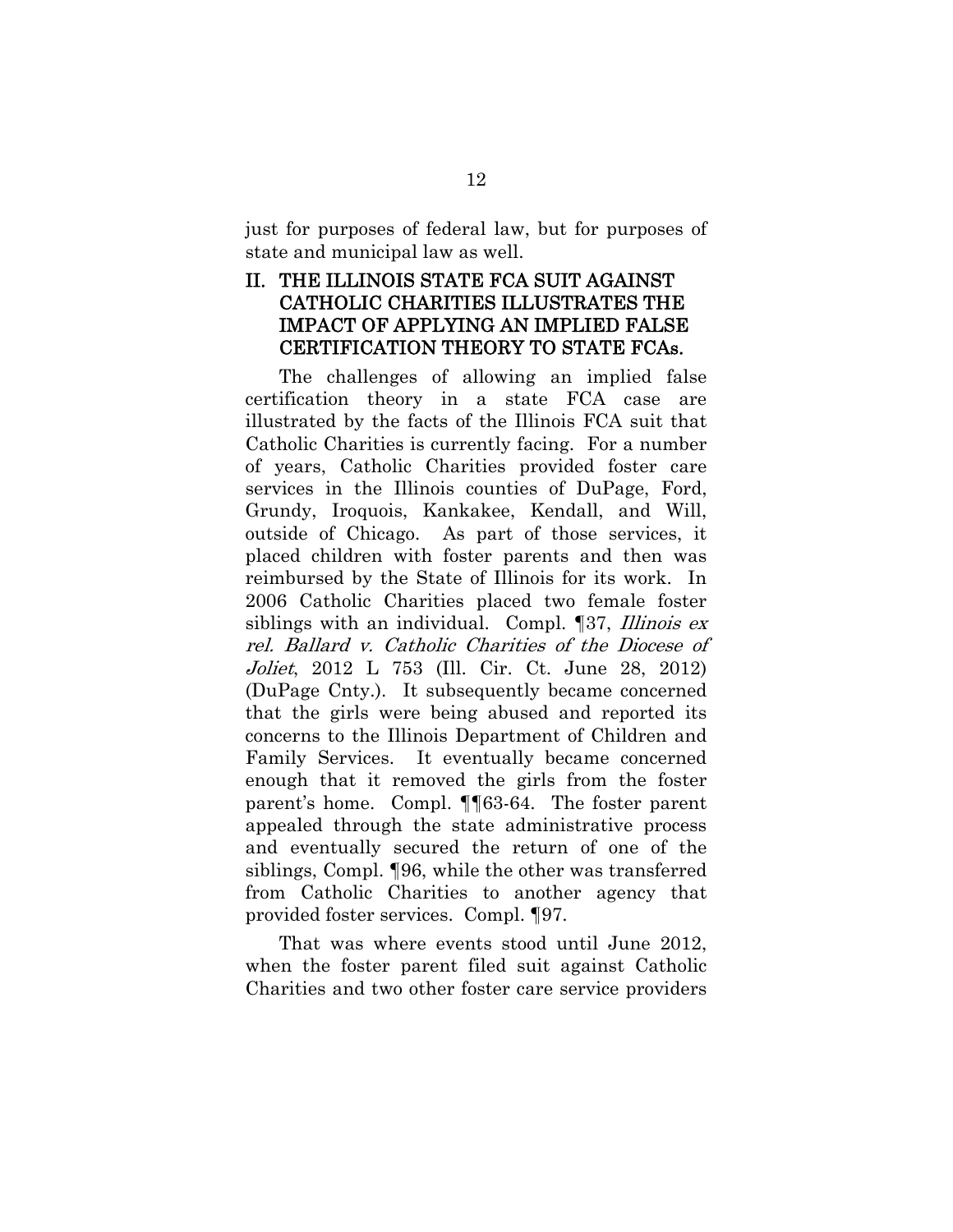under the Illinois FCA. Compl. ¶11. The complaint alleged that Catholic Charities' management of the two foster children's cases constituted false claims to the state, based on the generic agreement by Catholic Charities in its contracts with the Illinois Department of Children and Family Services to comply with "all local, state and federal laws, regulations, and standards." Id. From that generic language, the foster parent asserted that when Catholic Charities subsequently submitted requests for payment, it was implying that it remained in compliance with literally every statutory or regulatory requirement conceivably applicable to it. From that assumption, the foster parent alleged that Catholic Charities had violated a number of highly discretionary state laws and the federal Constitution in its handling of the two foster children's case. Under the foster parent's view of those laws, Catholic Charities was to blame and therefore was liable under an implied false certification theory for treble damages and statutory penalties for false claims.<sup>8</sup> Worse, because the foster parent asserted that Catholic Charities committed similar violations under all of its contracts, she asserted that *every* claim for foster care services from 2006 through 2011 violated the Illinois FCA. Compl. ¶¶149–54. Combined with claims submitted by Catholic Charities' two co-defendants, Relator alleged that \$175 million in claims submitted over six years were

<sup>8</sup> The foster parent also relied on the same allegations to separately assert that Catholic Charities fraudulently induced the Illinois Department of Children and Family Services to enter into various contracts. See Compl. **[14, 148,** 150, 151, and 154.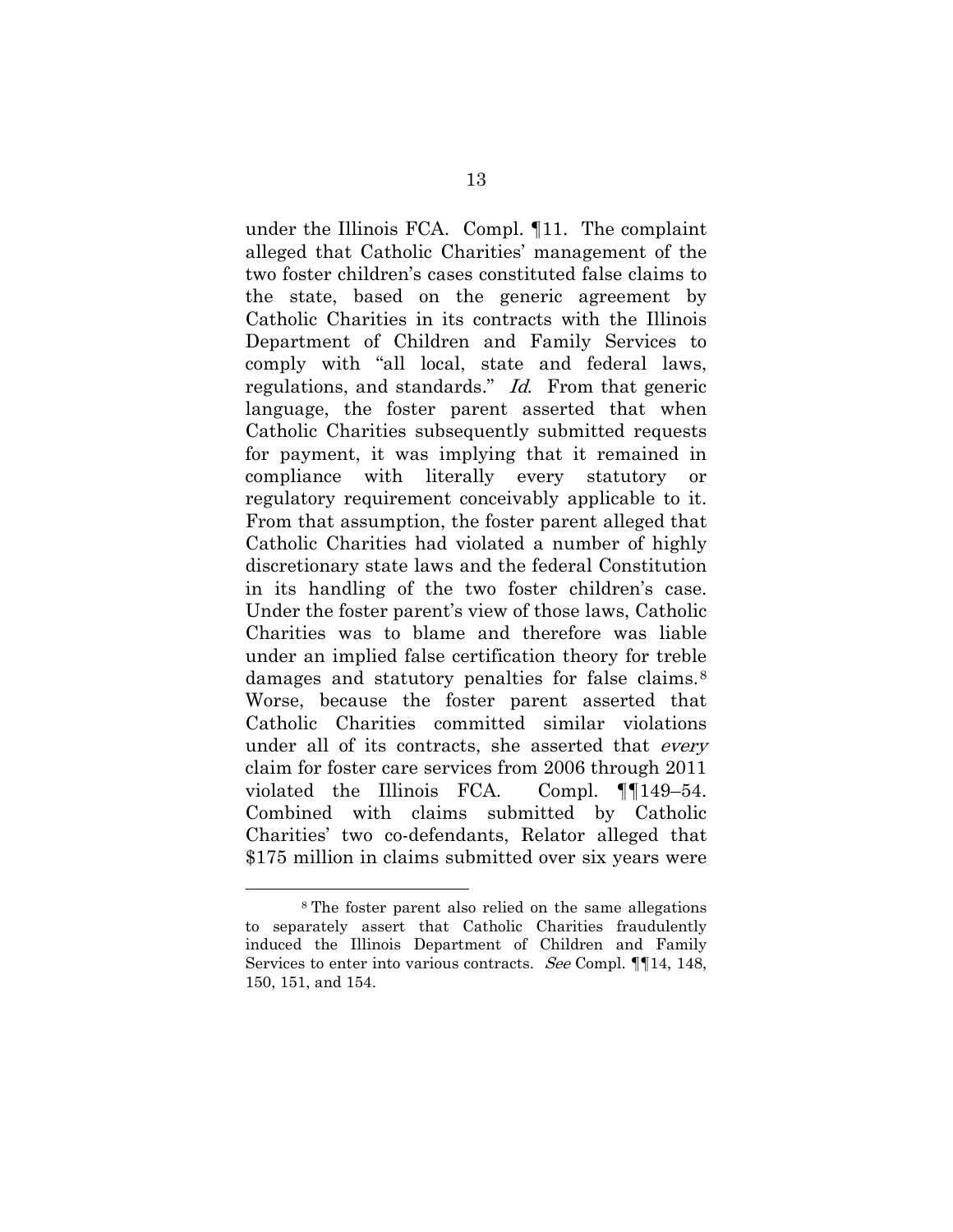false (including \$18 million to Catholic Charities). Compl. ¶149.

Yet the statutes and case the foster parent alleged Catholic Charities violated were highly subjective. First, the foster parent alleged violations of a number of sections of the Illinois Foster Parent Law. 20 Ill. Comp. Stat. Ann. § 520/1-15. But the provisions cited provide only aspirational standards that afford foster parents the rights "to be treated with dignity, respect, and consideration as a professional member of the child welfare team"; "to be given" certain information "in a timely and consistent manner"; "to be notified in a timely and complete manner of all court hearings"; "to be considered as a placement option"; and to "be free from acts of harassment and retaliation . . . when exercising the right to appeal." Id. Catholic Charities' compliance with those statutes is subjective and something about which reasonable minds can differ.

Second, the foster parent pointed to the Illinois Child Family Services Act. 20 Ill. Comp. Stat. Ann. § 505/7(c). That act requires foster services providers to "ensure that the child's health, safety, and best interests are met" and to "consider the individual needs of the child and the capacity of the prospective foster or adoptive parents to meet the needs of the child." Id. Again, whether Catholic Charities was in violation of this standard when it requested payments is at most a subjective judgment. In fact, the foster parent's own complaint referenced a state court judge's conclusion under § 505/7(c) that it was in the best interests of one of the foster children at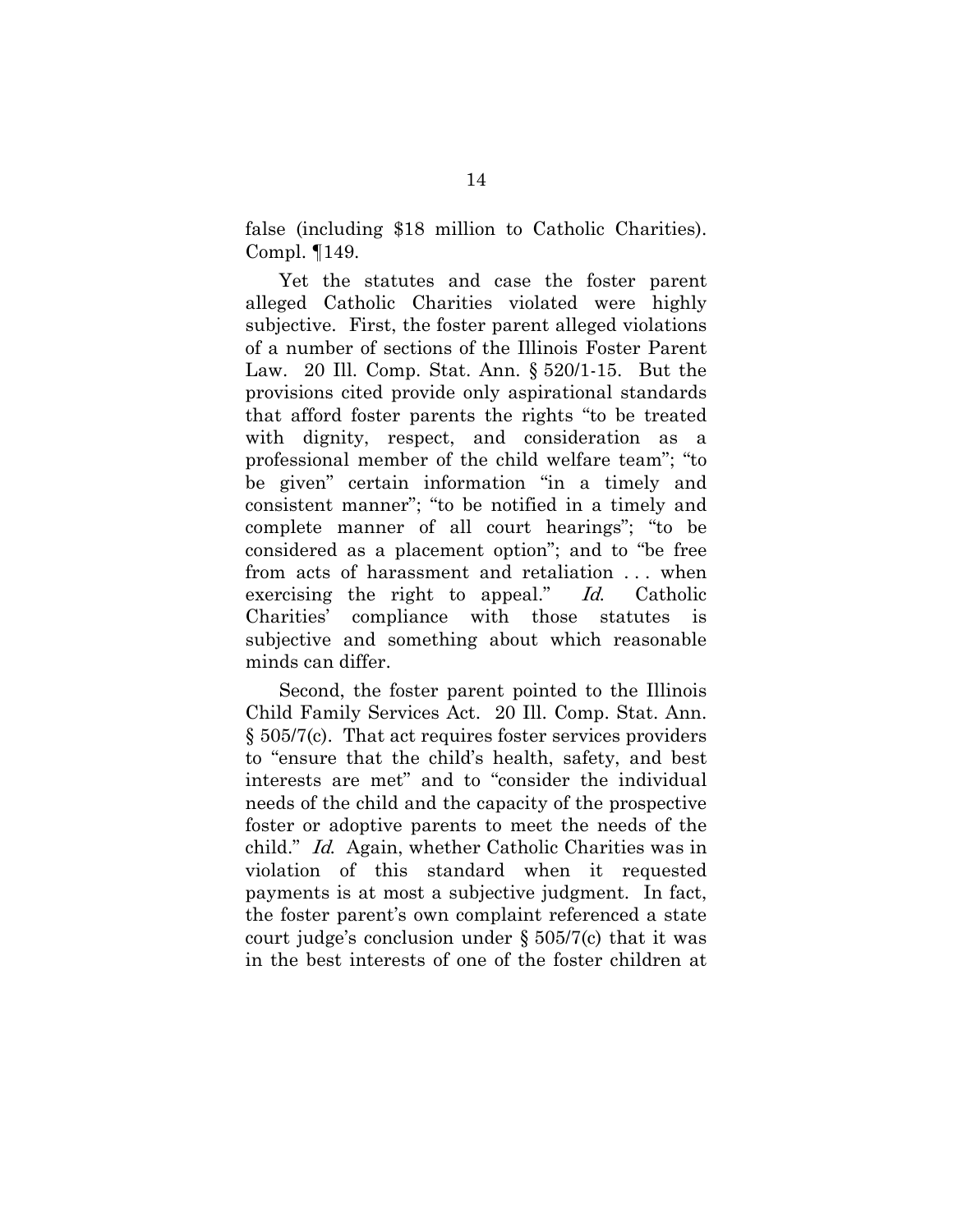issue to be transferred from the foster parent's care. Compl. ¶136.

Third, the foster parent referenced the Illinois Juvenile Court Act ("JCA"), 705 Ill. Comp. Stat. Ann. 405/1-3(4.05), which enumerates ten factors (one with five subparts) to consider when making determinations regarding the best interests of children. It was not even clear from the complaint what duty the foster parent believed the JCA placed on Catholic Charities.

Lastly, the foster parent cited *Aristotle P. v.* Johnson, 721 F. Supp. 1002 (N.D. Ill. 1989). There, a court recognized that children have a First and Fourteenth Amendment right to a relationship with their siblings. Id. at 1005. But it did not hold that right was absolute; instead, it may be restricted if the state "ha[s] a sufficiently compelling interest." Id. at 1006. Likewise, siblings' interactions may be limited based on exercise of professional judgment that it is in the minors' best interests, which courts presume that professionals like Catholic Charities are exercising so long as their decisions are not "a substantial departure from accepted professional judgment, practice, or standards." Id. at 1010.

Even though these allegations had little or nothing to do with the services for which Catholic Charities requested payment from the state, they were sufficient to withstand a motion to dismiss on the foster parent's implied false certification theory.<sup>9</sup>

<sup>9</sup> The motion to dismiss denial came prior to the Seventh Circuit's decision in United States v. Sanford-Brown, Ltd., which correctly explained that implied false certification theory is "absurd," "unreasonable," and "lack[ing] a discerning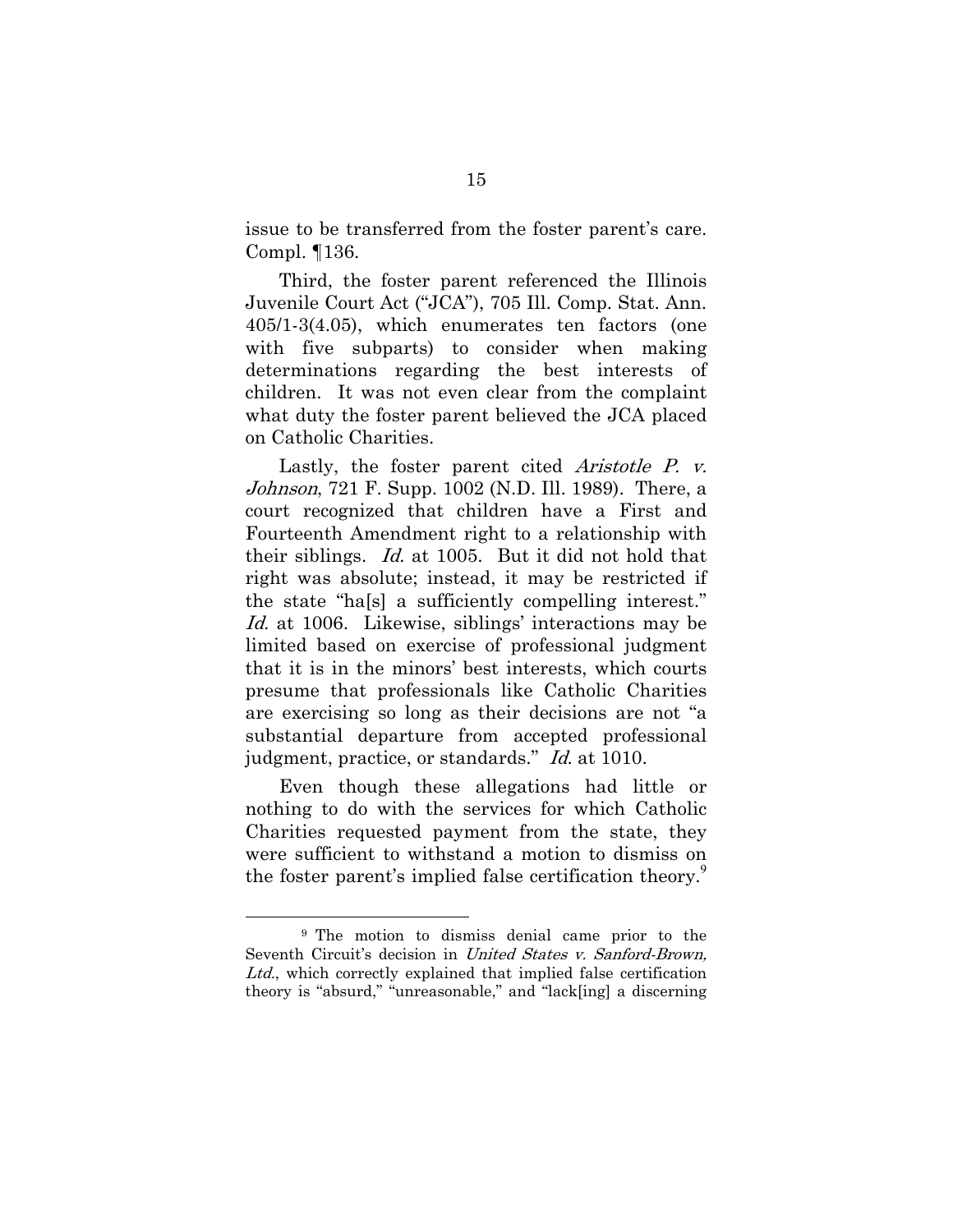At present, the case remains in discovery, with the foster parent seeking to demonstrate that Catholic Charities submitted implicitly false claims under the Illinois FCA by violating the discretionary statutes discussed above. That theory of falsity should never have gotten off the ground. This Court should rule that an implied false certification theory is not proper under the federal FCA, which would for all practical purposes end the theory in state court as well.

#### **CONCLUSION**

For the reasons stated above and by Petitioner, the decision below should be reversed.

<sup>(</sup>continued…)

limiting principle," as the facts of the suit against Catholic Charities demonstrate. 788 F.3d 696, 711-12 (7th Cir. 2015).